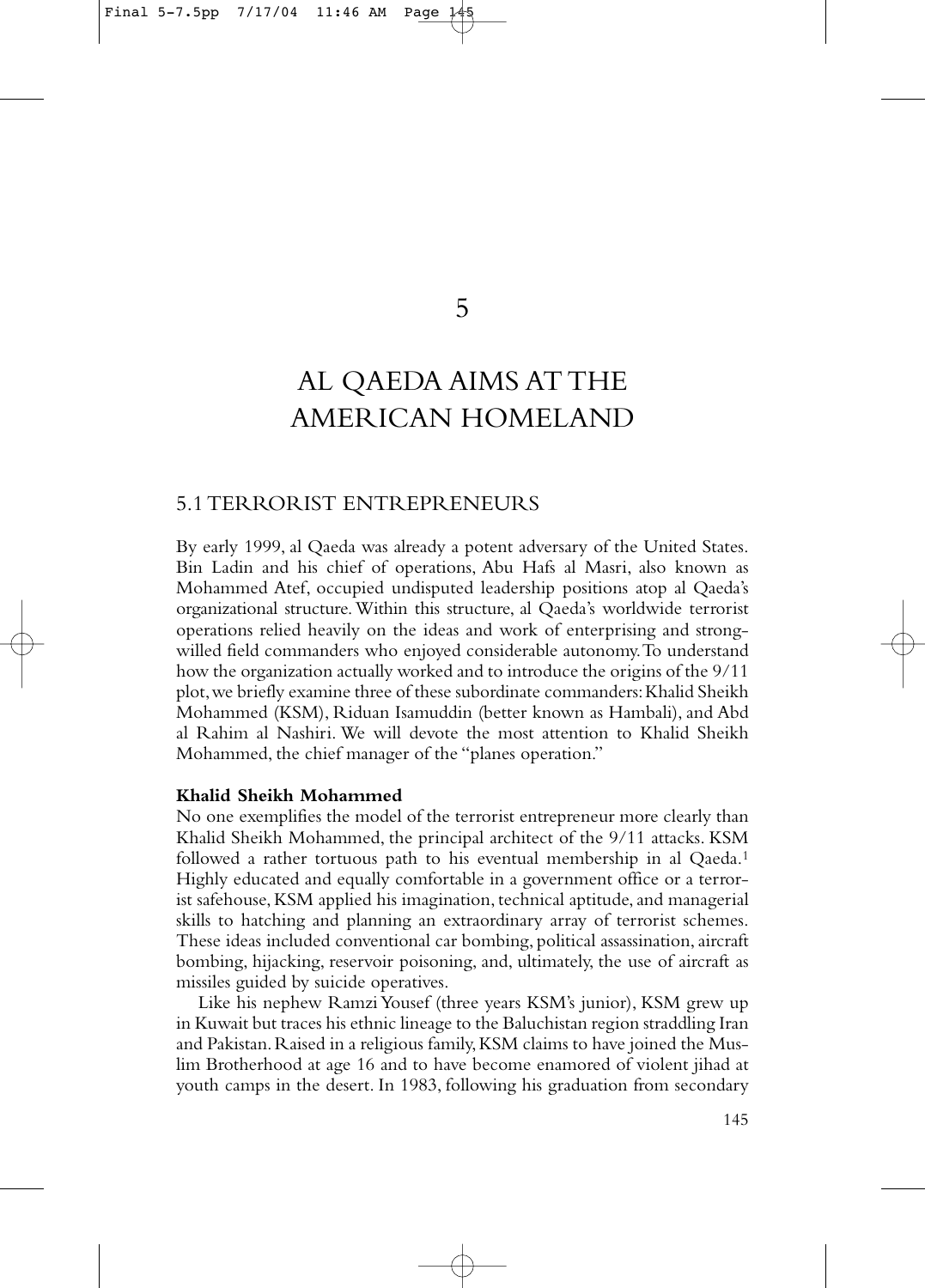#### **Detainee Interrogation Reports**

Chapters 5 and 7 rely heavily on information obtained from captured al Qaeda members.A number of these "detainees" have firsthand knowledge of the 9/11 plot.

Assessing the truth of statements by these witnesses—sworn enemies of the United States—is challenging. Our access to them has been limited to the review of intelligence reports based on communications received from the locations where the actual interrogations take place. We submitted questions for use in the interrogations, but had no control over whether, when, or how questions of particular interest would be asked. Nor were we allowed to talk to the interrogators so that we could better judge the credibility of the detainees and clarify ambiguities in the reporting.We were told that our requests might disrupt the sensitive interrogation process.

We have nonetheless decided to include information from captured 9/11 conspirators and al Qaeda members in our report.We have evaluated their statements carefully and have attempted to corroborate them with documents and statements of others. In this report, we indicate where such statements provide the foundation for our narrative.We have been authorized to identify by name only ten detainees whose custody has been confirmed officially by the U.S. government.<sup>2</sup>

school, KSM left Kuwait to enroll at Chowan College, a small Baptist school in Murfreesboro, North Carolina. After a semester at Chowan, KSM transferred to North Carolina Agricultural and Technical State University in Greensboro, which he attended with Yousef's brother, another future al Qaeda member. KSM earned a degree in mechanical engineering in December 1986.3

Although he apparently did not attract attention for extreme Islamist beliefs or activities while in the United States, KSM plunged into the anti-Soviet Afghan jihad soon after graduating from college.Visiting Pakistan for the first time in early 1987, he traveled to Peshawar, where his brother Zahid introduced him to the famous Afghan *mujahid* Abdul Rasul Sayyaf, head of the Hizbul-Ittihad El-Islami (Islamic Union Party).Sayyaf became KSM's mentor and provided KSM with military training at Sayyaf's Sada camp. KSM claims he then fought the Soviets and remained at the front for three months before being summoned to perform administrative duties for Abdullah Azzam. KSM next took a job working for an electronics firm that catered to the communications needs of Afghan groups, where he learned about drills used to excavate caves in Afghanistan.4

Between 1988 and 1992,KSM helped run a nongovernmental organization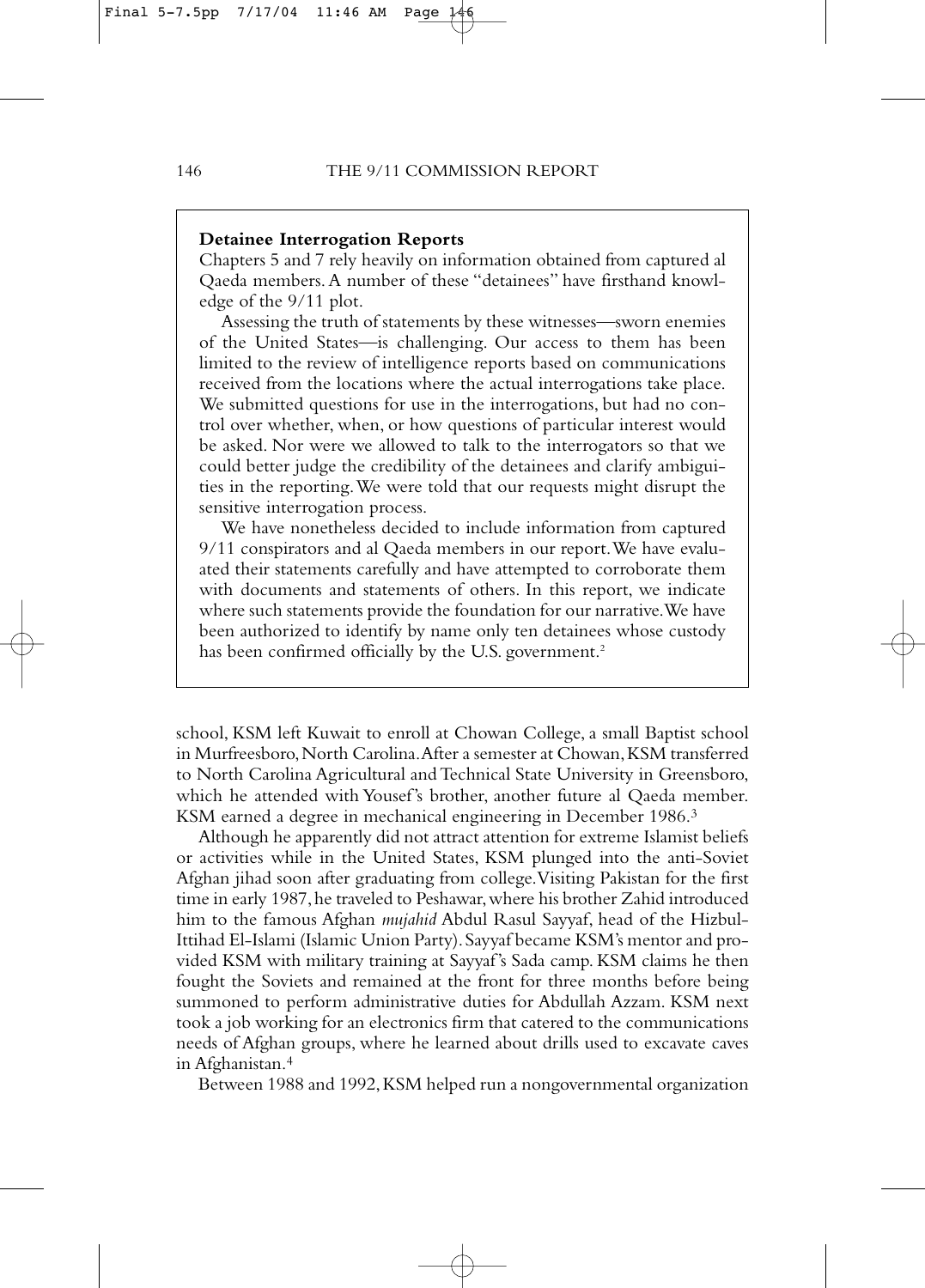(NGO) in Peshawar and Jalalabad; sponsored by Sayyaf, it was designed to aid young Afghan mujahideen. In 1992, KSM spent some time fighting alongside the mujahideen in Bosnia and supporting that effort with financial donations. After returning briefly to Pakistan, he moved his family to Qatar at the suggestion of the former minister of Islamic affairs of Qatar, Sheikh Abdallah bin Khalid bin Hamad al Thani. KSM took a position in Qatar as project engineer with the Qatari Ministry of Electricity and Water. Although he engaged in extensive international travel during his tenure at the ministry—much of it in furtherance of terrorist activity—KSM would hold his position there until early 1996, when he fled to Pakistan to avoid capture by U.S. authorities.5

KSM first came to the attention of U.S. law enforcement as a result of his cameo role in the first World Trade Center bombing. According to KSM, he learned of Ramzi Yousef's intention to launch an attack inside the United States in 1991 or 1992,when Yousef was receiving explosives training in Afghanistan. During the fall of 1992, while Yousef was building the bomb he would use in that attack, KSM and Yousef had numerous telephone conversations during which Yousef discussed his progress and sought additional funding. On November 3, 1992, KSM wired \$660 from Qatar to the bank account of Yousef's co-conspirator, Mohammed Salameh. KSM does not appear to have contributed any more substantially to this operation.6

Yousef's instant notoriety as the mastermind of the 1993 World Trade Center bombing inspired KSM to become involved in planning attacks against the United States. By his own account, KSM's animus toward the United States stemmed not from his experiences there as a student, but rather from his violent disagreement with U.S. foreign policy favoring Israel. In 1994, KSM accompanied Yousef to the Philippines, and the two of them began planning what is now known as the Manila air or "Bojinka" plot—the intended bombing of 12 U.S. commercial jumbo jets over the Pacific during a two-day span. This marked the first time KSM took part in the actual planning of a terrorist operation.While sharing an apartment in Manila during the summer of 1994, he and Yousef acquired chemicals and other materials necessary to construct bombs and timers.They also cased target flights to Hong Kong and Seoul that would have onward legs to the United States. During this same period, KSM and Yousef also developed plans to assassinate President Clinton during his November 1994 trip to Manila, and to bomb U.S.-bound cargo carriers by smuggling jackets containing nitrocellulose on board.7

KSM left the Philippines in September 1994 and met up with Yousef in Karachi following their casing flights. There they enlisted Wali Khan Amin Shah, also known as Usama Asmurai, in the Manila air plot. During the fall of 1994,Yousef returned to Manila and successfully tested the digital watch timer he had invented, bombing a movie theater and a Philippine Airlines flight en route to Tokyo.The plot unraveled after the Philippine authorities discovered Yousef's bomb-making operation in Manila; but by that time, KSM was safely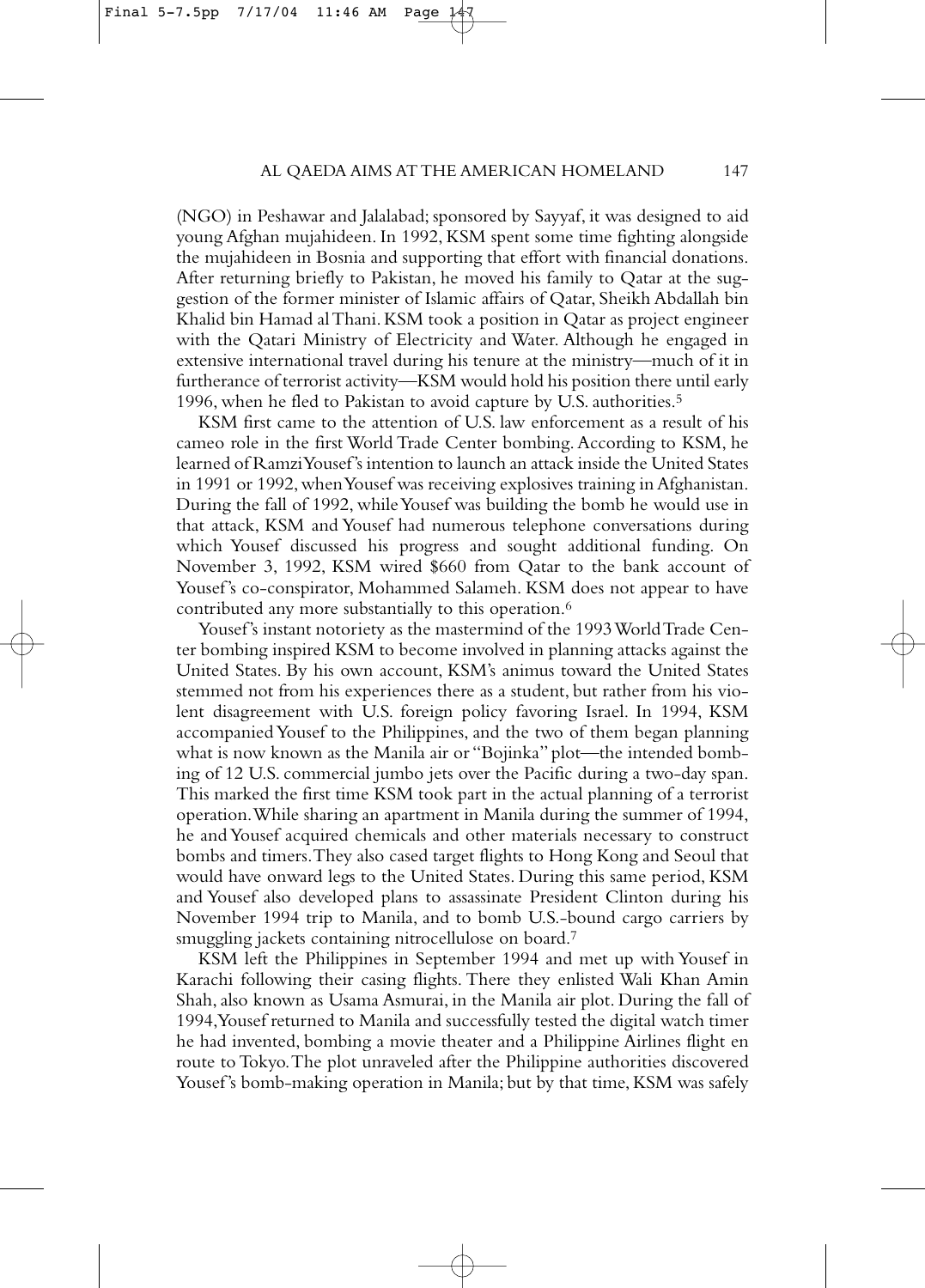

*Khalid Sheikh Mohammed, mastermind of the 9/11 plot, at the time of his capture in 2003*

back at his government job in Qatar.Yousef attempted to follow through on the cargo carriers plan, but he was arrested in Islamabad by Pakistani authorities on February 7, 1995, after an accomplice turned him in.<sup>8</sup>

KSM continued to travel among the worldwide jihadist community after Yousef's arrest, visiting the Sudan, Yemen, Malaysia, and Brazil in 1995. No clear evidence connects him to terrorist activities in those locations.While in Sudan, he reportedly failed in his attempt to meet with Bin Ladin. But KSM did see Atef, who gave him a contact in Brazil. In January 1996, well aware that U.S. authorities were chasing him, he left Qatar for good and fled to Afghanistan, where he renewed his relationship with Rasul Sayyaf.<sup>9</sup>

Just as KSM was reestablishing himself in Afghanistan in mid-1996, Bin Ladin and his colleagues were also completing their migration from Sudan. Through Atef,KSM arranged a meeting with Bin Ladin in Tora Bora,a mountainous redoubt from the Afghan war days. At the meeting, KSM presented the al Qaeda leader with a menu of ideas for terrorist operations. According to KSM, this meeting was the first time he had seen Bin Ladin since 1989. Although they had fought together in 1987, Bin Ladin and KSM did not yet enjoy an especially close working relationship.Indeed,KSM has acknowledged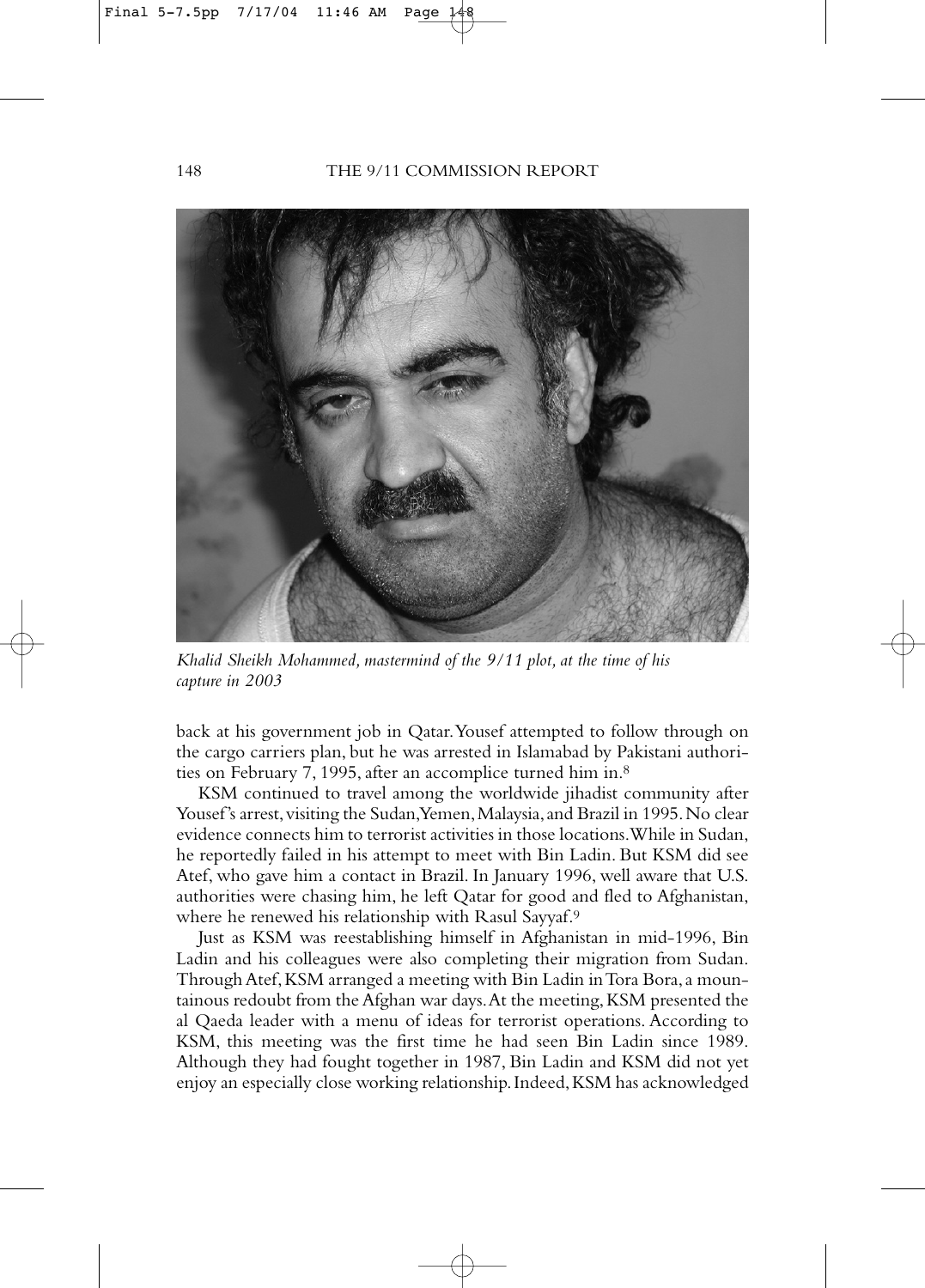that Bin Ladin likely agreed to meet with him because of the renown of his nephew,Yousef.10

At the meeting, KSM briefed Bin Ladin and Atef on the first World Trade Center bombing, the Manila air plot, the cargo carriers plan, and other activities pursued by KSM and his colleagues in the Philippines. KSM also presented a proposal for an operation that would involve training pilots who would crash planes into buildings in the United States. This proposal eventually would become the 9/11 operation.<sup>11</sup>

KSM knew that the successful staging of such an attack would require personnel, money, and logistical support that only an extensive and well-funded organization like al Qaeda could provide. He thought the operation might appeal to Bin Ladin, who had a long record of denouncing the United States.<sup>12</sup>

From KSM's perspective, Bin Ladin was in the process of consolidating his new position in Afghanistan while hearing out others' ideas, and had not yet settled on an agenda for future anti-U.S. operations.At the meeting, Bin Ladin listened to KSM's ideas without much comment,but did ask KSM formally to join al Qaeda and move his family to Afghanistan.13

KSM declined. He preferred to remain independent and retain the option of working with other mujahideen groups still operating in Afghanistan, including the group led by his old mentor, Sayyaf. Sayyaf was close to Ahmed Shah Massoud, the leader of the Northern Alliance.Therefore working with him might be a problem for KSM because Bin Ladin was building ties to the rival Taliban.

After meeting with Bin Ladin, KSM says he journeyed onward to India, Indonesia,and Malaysia,where he met with Jemaah Islamiah's Hambali.Hambali was an Indonesian veteran of the Afghan war looking to expand the jihad into Southeast Asia. In Iran, KSM rejoined his family and arranged to move them to Karachi; he claims to have relocated by January 1997.14

After settling his family in Karachi, KSM tried to join the mujahid leader Ibn al Khattab in Chechnya. Unable to travel through Azerbaijan, KSM returned to Karachi and then to Afghanistan to renew contacts with Bin Ladin and his colleagues.Though KSM may not have been a member of al Qaeda at this time, he admits traveling frequently between Pakistan and Afghanistan in 1997 and the first half of 1998, visiting Bin Ladin and cultivating relationships with his lieutenants, Atef and Sayf al Adl, by assisting them with computer and media projects.15

According to KSM, the 1998 bombings of the U.S. embassies in Nairobi and Dar es Salaam marked a watershed in the evolution of the 9/11 plot. KSM claims these bombings convinced him that Bin Ladin was truly committed to attacking the United States. He continued to make himself useful, collecting news articles and helping other al Qaeda members with their outdated computer equipment. Bin Ladin, apparently at Atef's urging, finally decided to give KSM the green light for the 9/11 operation sometime in late 1998 or early 1999.16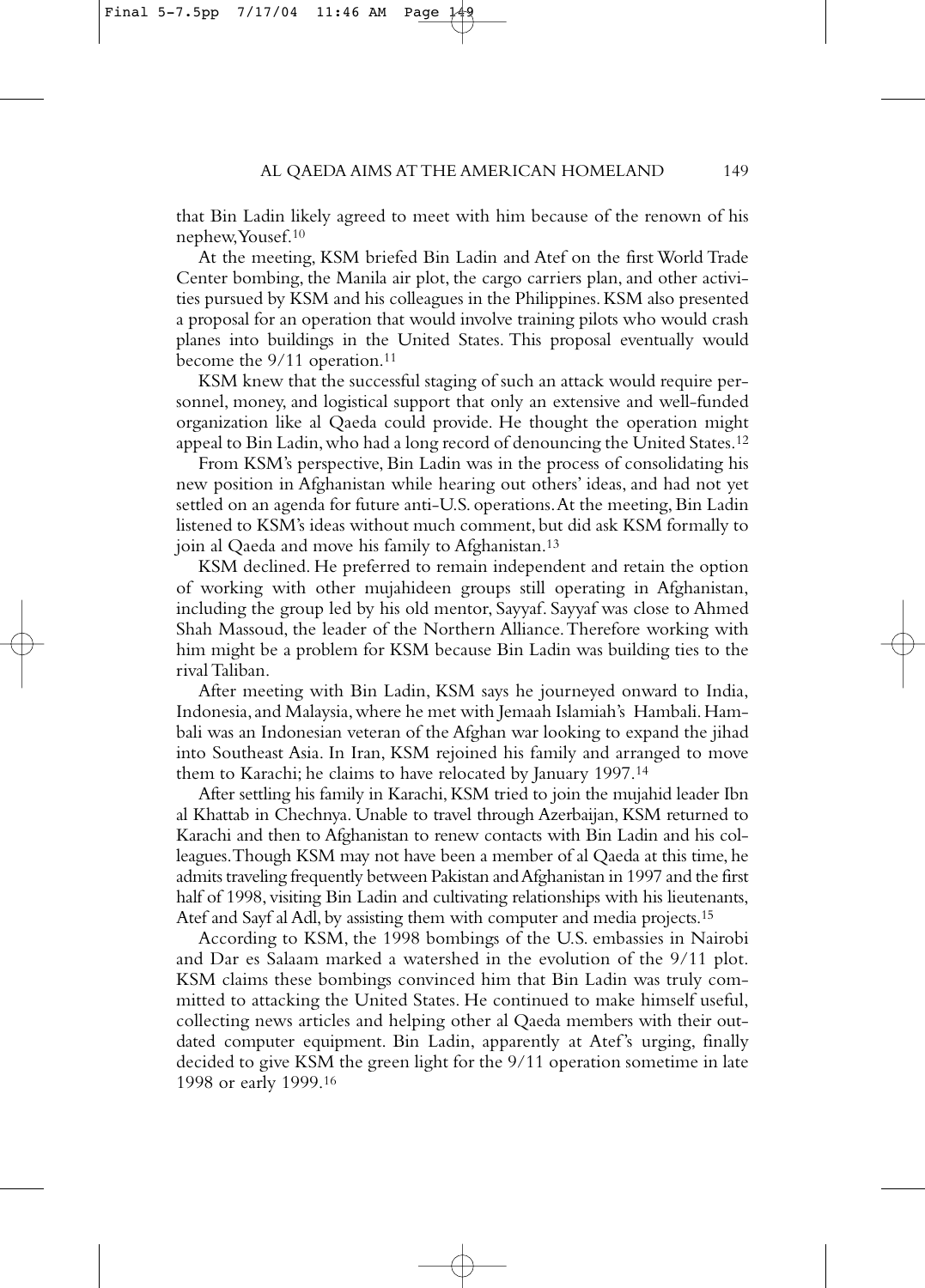KSM then accepted Bin Ladin's standing invitation to move to Kandahar and work directly with al Qaeda. In addition to supervising the planning and preparations for the 9/11 operation, KSM worked with and eventually led al Qaeda's media committee. But KSM states he refused to swear a formal oath of allegiance to Bin Ladin, thereby retaining a last vestige of his cherished autonomy.17

At this point, late 1998 to early 1999, planning for the 9/11 operation began in earnest.Yet while the 9/11 project occupied the bulk of KSM's attention, he continued to consider other possibilities for terrorist attacks. For example, he sent al Qaeda operative Issa al Britani to Kuala Lumpur, Malaysia, to learn about the jihad in Southeast Asia from Hambali. Thereafter, KSM claims, at Bin Ladin's direction in early 2001, he sent Britani to the United States to case potential economic and "Jewish" targets in New York City. Furthermore, during the summer of 2001, KSM approached Bin Ladin with the idea of recruiting a Saudi Arabian air force pilot to commandeer a Saudi fighter jet and attack the Israeli city of Eilat. Bin Ladin reportedly liked this proposal, but he instructed KSM to concentrate on the 9/11 operation first. Similarly, KSM's proposals to Atef around this same time for attacks in Thailand, Singapore, Indonesia, and the Maldives were never executed, although Hambali's Jemaah Islamiah operatives did some casing of possible targets.18

KSM appears to have been popular among the al Qaeda rank and file. He was reportedly regarded as an effective leader, especially after the 9/11 attacks. Co-workers describe him as an intelligent, efficient, and even-tempered manager who approached his projects with a single-minded dedication that he expected his colleagues to share. Al Qaeda associate Abu Zubaydah has expressed more qualified admiration for KSM's innate creativity, emphasizing instead his ability to incorporate the improvements suggested by others. Nashiri has been similarly measured, observing that although KSM floated many general ideas for attacks, he rarely conceived a specific operation himself.19 Perhaps these estimates reflect a touch of jealousy; in any case, KSM was plainly a capable coordinator, having had years to hone his skills and build relationships.

#### **Hambali**

Al Qaeda's success in fostering terrorism in Southeast Asia stems largely from its close relationship with Jemaah Islamiah (JI). In that relationship, Hambali became the key coordinator. Born and educated in Indonesia, Hambali moved to Malaysia in the early 1980s to find work.There he claims to have become a follower of the Islamist extremist teachings of various clerics, including one named Abdullah Sungkar.Sungkar first inspired Hambali to share the vision of establishing a radical Islamist regime in Southeast Asia, then furthered Hambali's instruction in jihad by sending him to Afghanistan in 1986.After undergoing training at Rasul Sayyaf's Sada camp (where KSM would later train), Hambali fought against the Soviets; he eventually returned to Malaysia after 18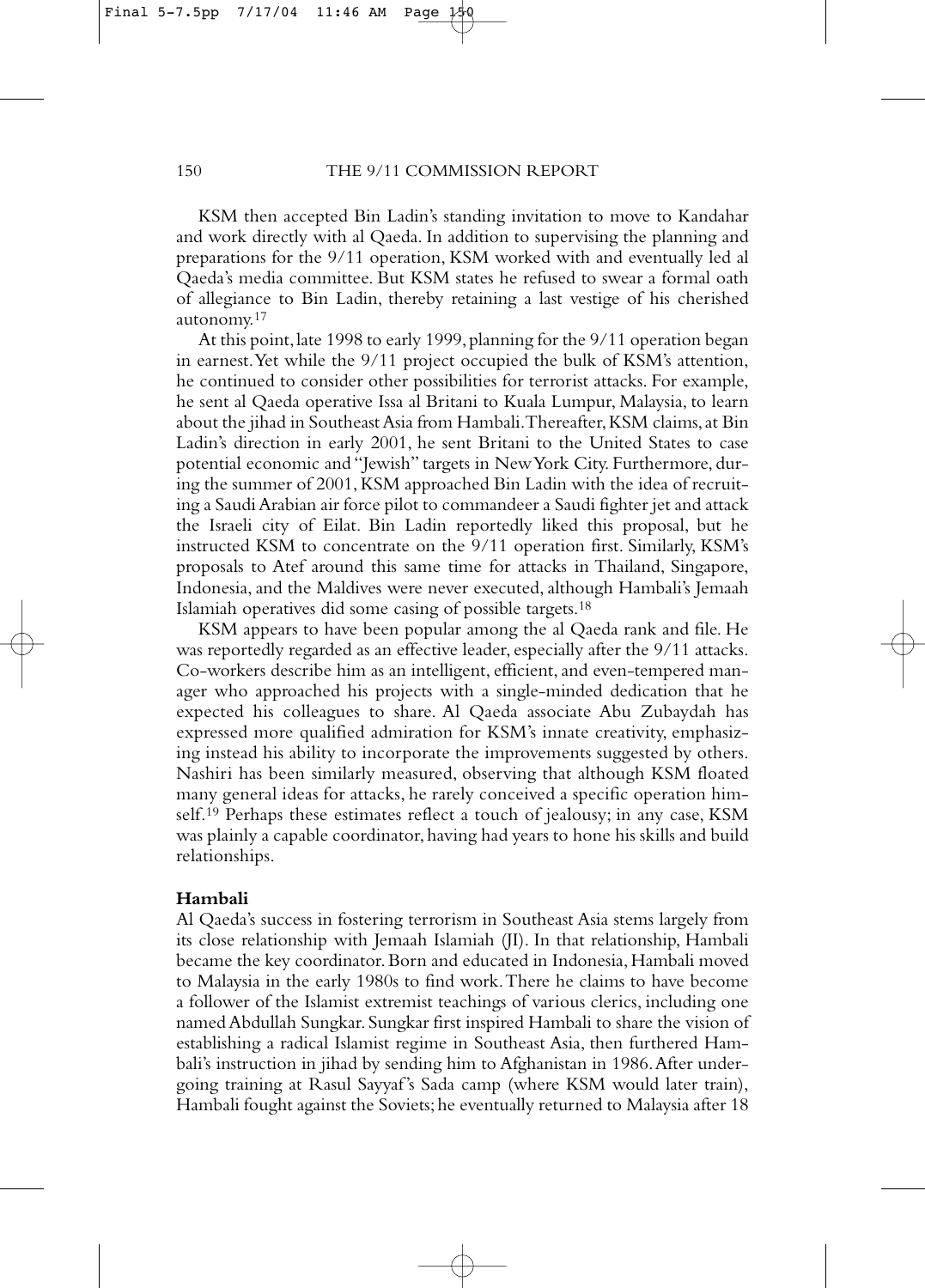months in Afghanistan. By 1998, Hambali would assume responsibility for the Malaysia/Singapore region within Sungkar's newly formed terrorist organization, the JI.20

Also by 1998,Sungkar and JI spiritual leader Abu Bakar Bashir had accepted Bin Ladin's offer to ally JI with al Qaeda in waging war against Christians and Jews.21 Hambali met with KSM in Karachi to arrange for JI members to receive training in Afghanistan at al Qaeda's camps. In addition to his close working relationship with KSM, Hambali soon began dealing with Atef as well. Al Qaeda began funding JI's increasingly ambitious terrorist plans,which Atef and KSM sought to expand. Under this arrangement, JI would perform the necessary casing activities and locate bomb-making materials and other supplies. Al Qaeda would underwrite operations, provide bomb-making expertise, and deliver suicide operatives.<sup>22</sup>

The al Qaeda–JI partnership yielded a number of proposals that would marry al Qaeda's financial and technical strengths with JI's access to materials and local operatives. Here, Hambali played the critical role of coordinator, as he distributed al Qaeda funds earmarked for the joint operations.In one especially notable example,Atef turned to Hambali when al Qaeda needed a scientist to take over its biological weapons program. Hambali obliged by introducing a U.S. educated JI member,Yazid Sufaat, to Ayman al Zawahiri in Kandahar. In 2001, Sufaat would spend several months attempting to cultivate anthrax for al Qaeda in a laboratory he helped set up near the Kandahar airport.23

Hambali did not originally orient JI's operations toward attacking the United States, but his involvement with al Qaeda appears to have inspired him to pursue American targets. KSM, in his post-capture interrogations, has taken credit for this shift, claiming to have urged the JI operations chief to concentrate on attacks designed to hurt the U.S. economy.24 Hambali's newfound interest in striking against the United States manifested itself in a spate of terrorist plans. Fortunately, none came to fruition.

In addition to staging actual terrorist attacks in partnership with al Qaeda, Hambali and JI assisted al Qaeda operatives passing through Kuala Lumpur.One important occasion was in December 1999–January 2000.Hambali accommodated KSM's requests to help several veterans whom KSM had just finished training in Karachi.They included Tawfiq bin Attash, also known as Khallad, who later would help bomb the USS *Cole*, and future 9/11 hijackers Nawaf al Hazmi and Khalid al Mihdhar.Hambali arranged lodging for them and helped them purchase airline tickets for their onward travel.Later that year, Hambali and his crew would provide accommodations and other assistance (including information on flight schools and help in acquiring ammonium nitrate) for Zacarias Moussaoui, an al Qaeda operative sent to Malaysia by Atef and KSM.25

Hambali used Bin Ladin's Afghan facilities as a training ground for JI recruits. Though he had a close relationship with Atef and KSM, he maintained JI's institutional independence from al Qaeda. Hambali insists that he did not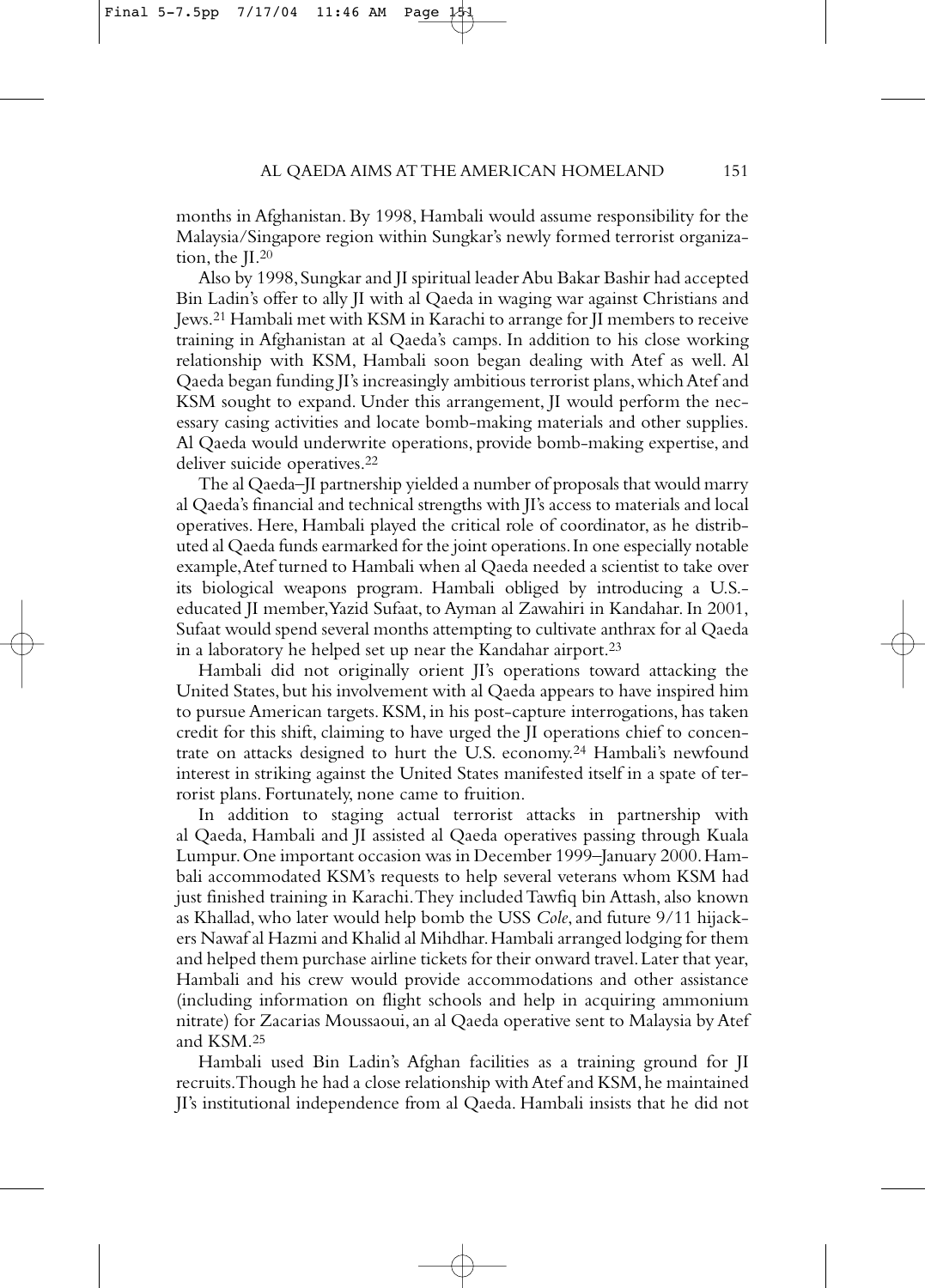discuss operations with Bin Ladin or swear allegiance to him, having already given such a pledge of loyalty to Bashir, Sungkar's successor as JI leader.Thus, like any powerful bureaucrat defending his domain, Hambali objected when al Qaeda leadership tried to assign JI members to terrorist projects without notifying him.26

# **Abd al Rahim al Nashiri**

KSM and Hambali both decided to join forces with al Qaeda because their terrorist aspirations required the money and manpower that only a robust organization like al Qaeda could supply. On the other hand,Abd al Rahim al Nashiri—the mastermind of the *Cole* bombing and the eventual head of al Qaeda operations in the Arabian Peninsula—appears to have originally been recruited to his career as a terrorist by Bin Ladin himself.

Having already participated in the Afghan jihad, Nashiri accompanied a group of some 30 mujahideen in pursuit of jihad in Tajikistan in 1996.When serious fighting failed to materialize, the group traveled to Jalalabad and encountered Bin Ladin, who had recently returned from Sudan. Bin Ladin addressed them at length, urging the group to join him in a "jihad against the Americans." Although all were urged to swear loyalty to Bin Ladin, many, including Nashiri, found the notion distasteful and refused.After several days of indoctrination that included a barrage of news clippings and television documentaries, Nashiri left Afghanistan, first returning to his native Saudi Arabia and then visiting his home in Yemen.There, he says, the idea for his first terrorist operation took shape as he noticed many U.S. and other foreign ships plying the waters along the southwest coast of Yemen.27

Nashiri returned to Afghanistan, probably in 1997, primarily to check on relatives fighting there and also to learn about the Taliban. He again encountered Bin Ladin, still recruiting for "the coming battle with the United States." Nashiri pursued a more conventional military jihad, joining the Taliban forces in their fight against Ahmed Massoud's Northern Alliance and shuttling back and forth between the front and Kandahar, where he would see Bin Ladin and meet with other mujahideen. During this period, Nashiri also led a plot to smuggle four Russian-made antitank missiles into Saudi Arabia from Yemen in early 1998 and helped an embassy bombing operative obtain a Yemeni passport.28

At some point, Nashiri joined al Qaeda. His cousin, Jihad Mohammad Ali al Makki, also known as Azzam, was a suicide bomber for the Nairobi attack. Nashiri traveled between Yemen and Afghanistan. In late 1998, Nashiri proposed mounting an attack against a U.S.vessel.Bin Ladin approved.He directed Nashiri to start the planning and send operatives to Yemen, and he later provided money.29

Nashiri reported directly to Bin Ladin, the only other person who, according to Nashiri, knew all the details of the operation.When Nashiri had difficulty finding U.S. naval vessels to attack along the western coast of Yemen, Bin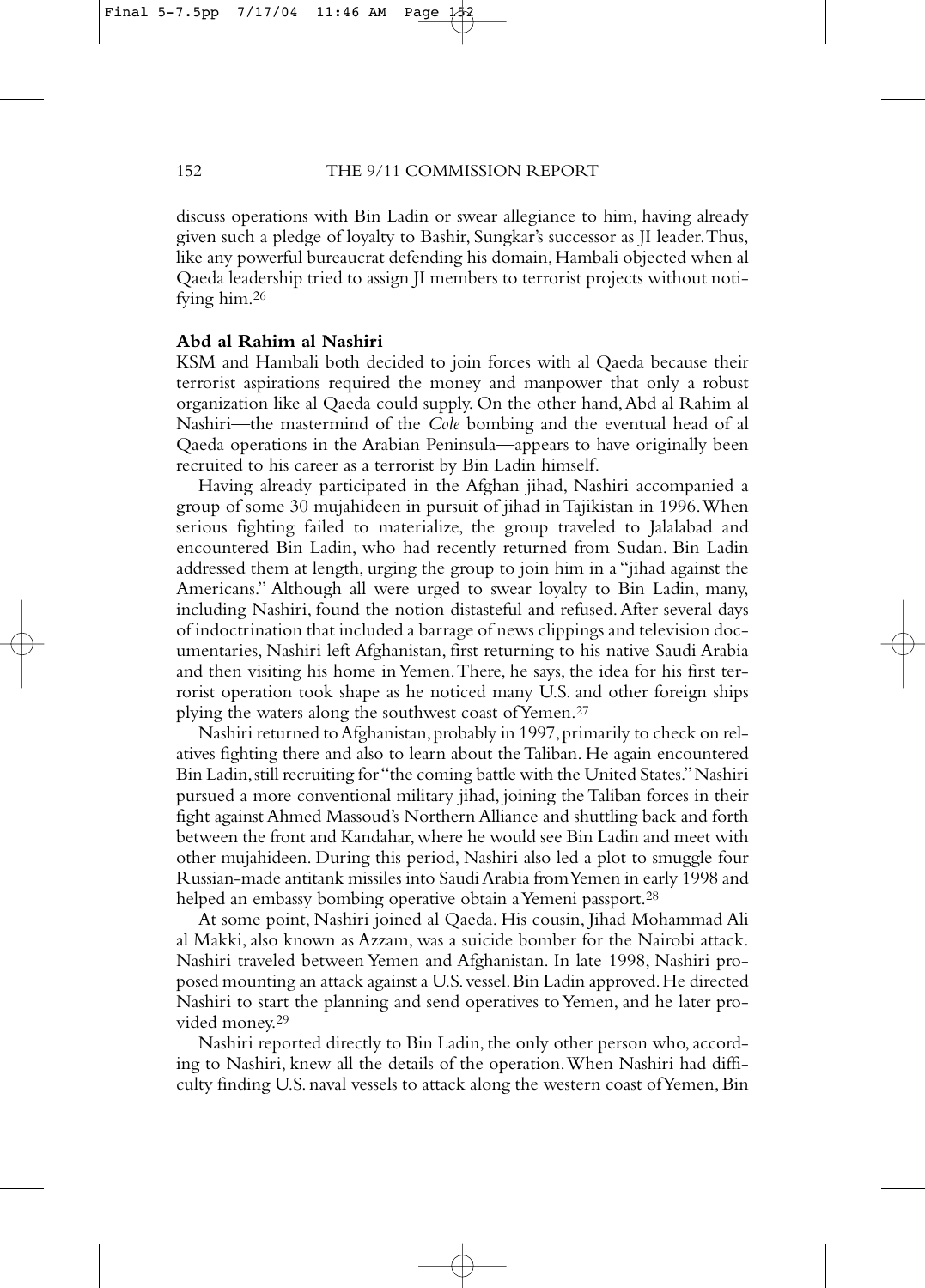Ladin reportedly instructed him to case the Port of Aden, on the southern coast, instead.30 The eventual result was an attempted attack on the USS *The Sullivans* in January 2000 and the successful attack, in October 2000, on the USS *Cole*.

Nashiri's success brought him instant status within al Qaeda. He later was recognized as the chief of al Qaeda operations in and around the Arabian Peninsula.While Nashiri continued to consult Bin Ladin on the planning of subsequent terrorist projects, he retained discretion in selecting operatives and devising attacks.In the two years between the *Cole* bombing and Nashiri's capture, he would supervise several more proposed operations for al Qaeda.The October 6, 2002, bombing of the French tanker *Limburg* in the Gulf of Aden also was Nashiri's handiwork.Although Bin Ladin urged Nashiri to continue plotting strikes against U.S.interests in the Persian Gulf,Nashiri maintains that he actually delayed one of these projects because of security concerns.31Those concerns, it seems, were well placed, as Nashiri's November 2002 capture in the United Arab Emirates finally ended his career as a terrorist.

# 5.2 THE "PLANES OPERATION"

According to KSM, he started to think about attacking the United States after Yousef returned to Pakistan following the 1993 World Trade Center bombing. Like Yousef,KSM reasoned he could best influence U.S.policy by targeting the country's economy. KSM and Yousef reportedly brainstormed together about what drove the U.S. economy. New York, which KSM considered the economic capital of the United States, therefore became the primary target. For similar reasons, California also became a target for KSM.<sup>32</sup>

KSM claims that the earlier bombing of the World Trade Center taught him that bombs and explosives could be problematic, and that he needed to graduate to a more novel form of attack. He maintains that he and Yousef began thinking about using aircraft as weapons while working on the Manila air/Bojinka plot, and speculated about striking the World Trade Center and CIA headquarters as early as 1995.33

Certainly KSM was not alone in contemplating new kinds of terrorist operations.A study reportedly conducted by Atef,while he and Bin Ladin were still in Sudan, concluded that traditional terrorist hijacking operations did not fit the needs of al Qaeda, because such hijackings were used to negotiate the release of prisoners rather than to inflict mass casualties.The study is said to have considered the feasibility of hijacking planes and blowing them up in flight, paralleling the Bojinka concept. Such a study, if it actually existed, yields significant insight into the thinking of al Qaeda's leaders: (1) they rejected hijackings aimed at gaining the release of imprisoned comrades as too complex, because al Qaeda had no friendly countries in which to land a plane and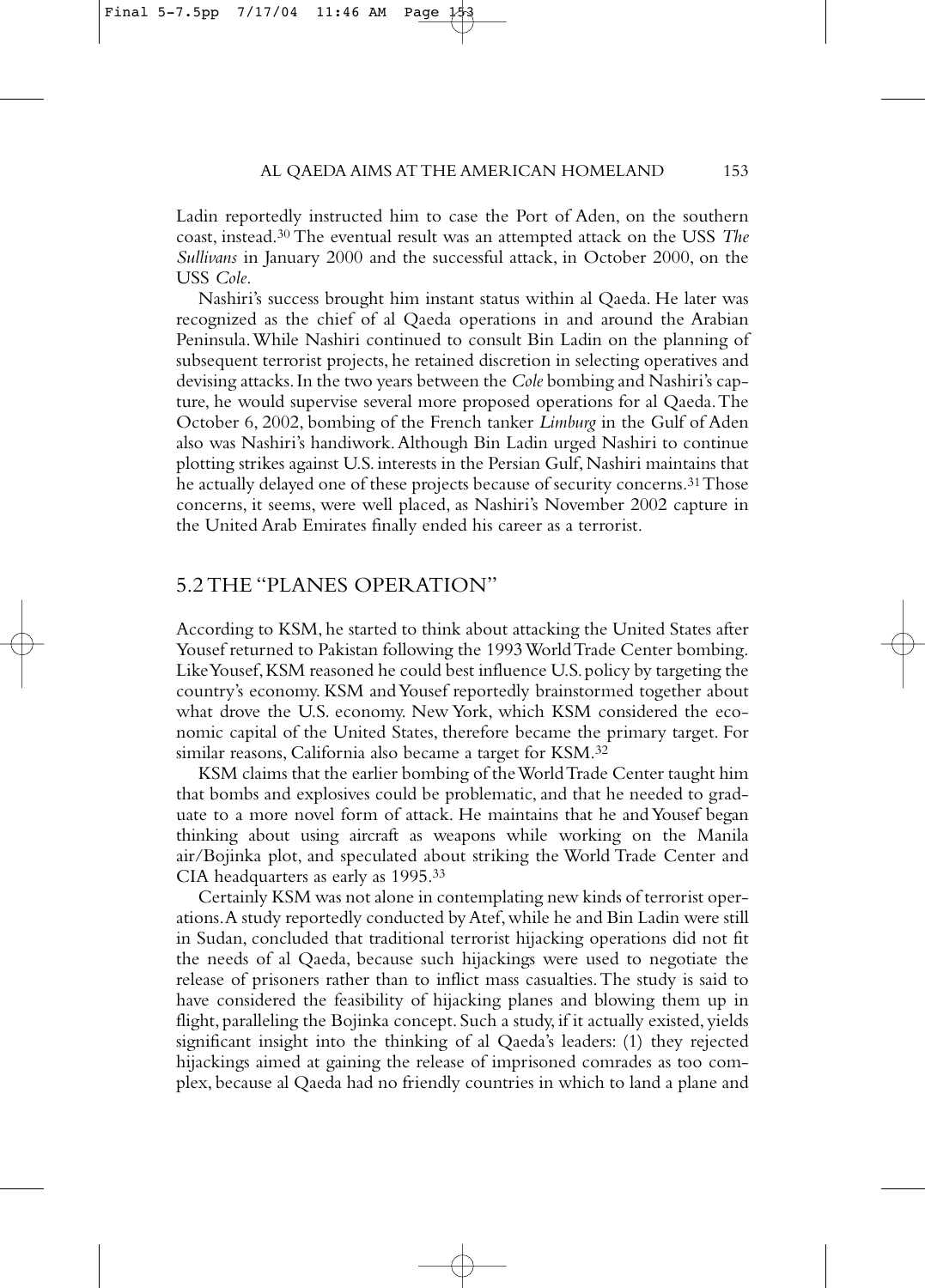then negotiate; (2) they considered the bombing of commercial flights in midair—as carried out against Pan Am Flight 103 over Lockerbie, Scotland a promising means to inflict massive casualties; and (3) they did not yet consider using hijacked aircraft as weapons against other targets.<sup>34</sup>

KSM has insisted to his interrogators that he always contemplated hijacking and crashing large commercial aircraft. Indeed, KSM describes a grandiose original plan: a total of ten aircraft to be hijacked, nine of which would crash into targets on both coasts—they included those eventually hit on September 11 plus CIA and FBI headquarters, nuclear power plants, and the tallest buildings in California and the state of Washington. KSM himself was to land the tenth plane at a U.S.airport and,after killing all adult male passengers on board and alerting the media, deliver a speech excoriating U.S. support for Israel, the Philippines, and repressive governments in the Arab world. Beyond KSM's rationalizations about targeting the U.S. economy, this vision gives a better glimpse of his true ambitions.This is theater, a spectacle of destruction with KSM as the self-cast star—the superterrorist.35

KSM concedes that this proposal received a lukewarm response from al Qaeda leaders skeptical of its scale and complexity.Although Bin Ladin listened to KSM's proposal, he was not convinced that it was practical.As mentioned earlier, Bin Ladin was receiving numerous ideas for potential operations— KSM's proposal to attack U.S. targets with commercial airplanes was only one of many.36

KSM presents himself as an entrepreneur seeking venture capital and people. He simply wanted al Qaeda to supply the money and operatives needed for the attack while retaining his independence. It is easy to question such a statement. Money is one thing; supplying a cadre of trained operatives willing to die is much more.Thus, although KSM contends he would have been just as likely to consider working with any comparable terrorist organization, he gives no indication of what other groups he thought could supply such exceptional commodities.37

KSM acknowledges formally joining al Qaeda, in late 1998 or 1999, and states that soon afterward, Bin Ladin also made the decision to support his proposal to attack the United States using commercial airplanes as weapons. Though KSM speculates about how Bin Ladin came to share his preoccupation with attacking America, Bin Ladin in fact had long been an opponent of the United States. KSM thinks that Atef may have persuaded Bin Ladin to approve this specific proposal.Atef's role in the entire operation is unquestionably very significant but tends to fade into the background,in part because Atef himself is not available to describe it. He was killed in November 2001 by an American air strike in Afghanistan.38

Bin Ladin summoned KSM to Kandahar in March or April 1999 to tell him that al Qaeda would support his proposal.The plot was now referred to within al Qaeda as the "planes operation."39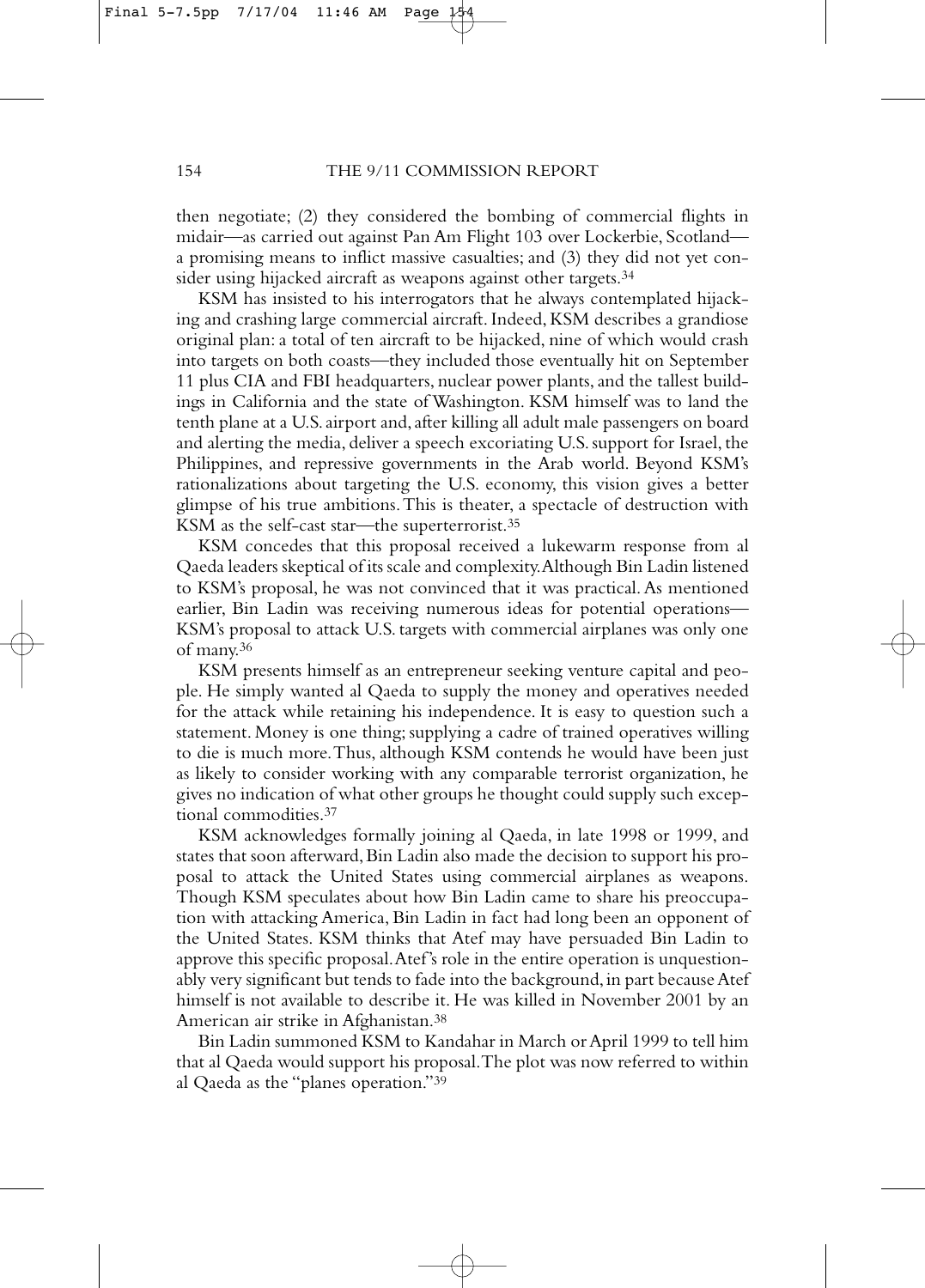# **The Plan Evolves**

Bin Ladin reportedly discussed the planes operation with KSM and Atef in a series of meetings in the spring of 1999 at the al Matar complex near Kandahar.KSM's original concept of using one of the hijacked planes to make a media statement was scrapped, but Bin Ladin considered the basic idea feasible. Bin Ladin, Atef, and KSM developed an initial list of targets. These included the White House, the U.S. Capitol, the Pentagon, and the World Trade Center. According to KSM,Bin Ladin wanted to destroy the White House and the Pentagon, KSM wanted to strike the World Trade Center, and all of them wanted to hit the Capitol. No one else was involved in the initial selection of targets.40

Bin Ladin also soon selected four individuals to serve as suicide operatives: Khalid al Mihdhar, Nawaf al Hazmi, Khallad, and Abu Bara al Yemeni. During the al Matar meetings, Bin Ladin told KSM that Mihdhar and Hazmi were so eager to participate in an operation against the United States that they had already obtained U.S.visas.KSM states that they had done so on their own after the suicide of their friend Azzam (Nashiri's cousin) in carrying out the Nairobi bombing.KSM had not met them.His only guidance from Bin Ladin was that the two should eventually go to the United States for pilot training.41

Hazmi and Mihdhar were Saudi nationals, born in Mecca. Like the others in this initial group of selectees, they were already experienced mujahideen. They had traveled together to fight in Bosnia in a group that journeyed to the Balkans in 1995. By the time Hazmi and Mihdhar were assigned to the planes operation in early 1999, they had visited Afghanistan on several occasions.42

Khallad was another veteran mujahid, like much of his family. His father had been expelled from Yemen because of his extremist views. Khallad had grown up in Saudi Arabia, where his father knew Bin Ladin, Abdullah Azzam, and Omar Abdel Rahman (the "Blind Sheikh"). Khallad departed for Afghanistan in 1994 at the age of 15.Three years later, he lost his lower right leg in a battle with the Northern Alliance,a battle in which one of his brothers died.After this experience, he pledged allegiance to Bin Ladin—whom he had first met as a child in Jeddah—and volunteered to become a suicide operative.43

When Khallad applied for a U.S. visa, however, his application was denied. Earlier in 1999, Bin Ladin had sent Khallad to Yemen to help Nashiri obtain explosives for the planned ship-bombing and to obtain a visa to visit the United States,so that he could participate in an operation there.Khallad applied under another name, using the cover story that he would be visiting a medical clinic to obtain a new prosthesis for his leg.Another al Qaeda operative gave Khallad the name of a person living in the United States whom Khallad could use as a point of contact on a visa application. Khallad contacted this individual to help him get an appointment at a U.S. clinic.While Khallad was waiting for the letter from the clinic confirming the appointment, however, he was arrested by Yemeni authorities.The arrest resulted from mistaken identity:Khallad was driving the car of another conspirator in the ship-bombing plot who was wanted by the Yemeni authorities.44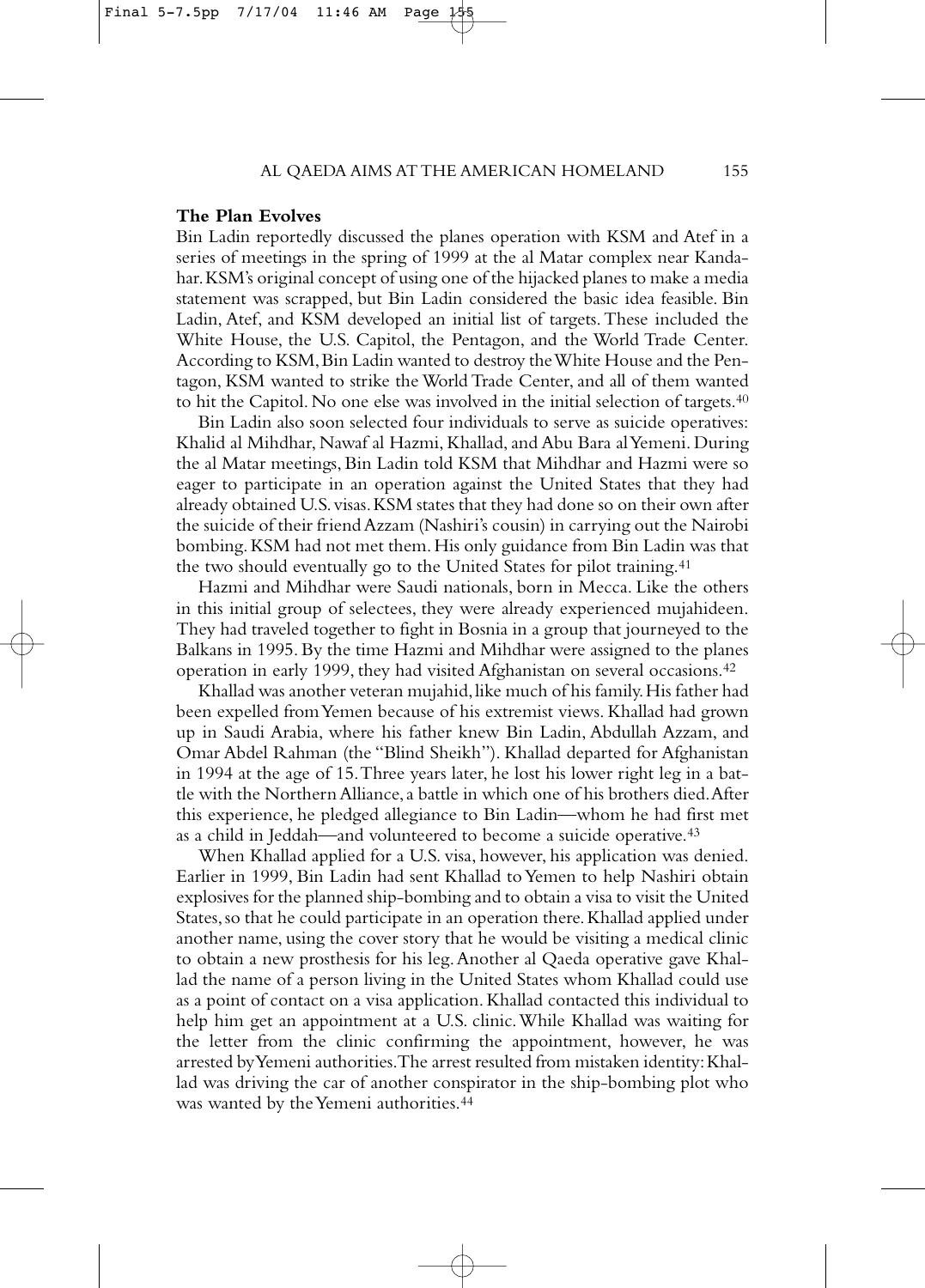Khallad was released sometime during the summer of 1999, after his father and Bin Ladin intervened on his behalf.Khallad learned later that the al Qaeda leader, apparently concerned that Khallad might reveal Nashiri's operation while under interrogation, had contacted a Yemeni official to demand Khallad's release, suggesting that Bin Ladin would not confront the Yemenis if they did not confront him.This account has been corroborated by others. Giving up on acquiring a U.S. visa and concerned that the United States might learn of his ties to al Qaeda, Khallad returned to Afghanistan.45

Travel issues thus played a part in al Qaeda's operational planning from the very start. During the spring and summer of 1999, KSM realized that Khallad and Abu Bara, both of whom were Yemenis, would not be able to obtain U.S. visas as easily as Saudi operatives like Mihdhar and Hazmi.Although Khallad had been unable to acquire a U.S. visa, KSM still wanted him and Abu Bara, as well as another Yemeni operative from Bin Ladin's security detail, to participate in the planes operation.Yet because individuals with Saudi passports could travel much more easily than Yemeni, particularly to the United States, there were fewer martyrdom opportunities for Yemenis.To overcome this problem, KSM decided to split the planes operation into two components.<sup>46</sup>

The first part of the planes operation—crashing hijacked aircraft into U.S. targets—would remain as planned,with Mihdhar and Hazmi playing key roles. The second part, however, would now embrace the idea of using suicide operatives to blow up planes, a refinement of KSM's old Manila air plot.The operatives would hijack U.S.-flagged commercial planes flying Pacific routes across East Asia and destroy them in midair, possibly with shoe bombs, instead of flying them into targets. (An alternate scenario apparently involved flying planes into U.S. targets in Japan, Singapore, or Korea.) This part of the operation has been confirmed by Khallad,who said that they contemplated hijacking several planes, probably originating in Thailand, South Korea, Hong Kong, or Malaysia, and using Yemenis who would not need pilot training because they would simply down the planes.All the planes hijacked in the United States and East Asia were to be crashed or exploded at about the same time to maximize the attack's psychological impact.<sup>47</sup>

#### **Training and Deployment to Kuala Lumpur**

In the fall of 1999, the four operatives selected by Bin Ladin for the planes operation were chosen to attend an elite training course at al Qaeda's Mes Aynak camp in Afghanistan. Bin Ladin personally selected the veteran fighters who received this training, and several of them were destined for important operations. One example is Ibrahim al Thawar, or Nibras, who would participate in the October 12, 2000, suicide attack on the USS *Cole*.According to KSM, this training was not given specifically in preparation for the planes operation or any other particular al Qaeda venture. Although KSM claims not to have been involved with the training or to have met with the future 9/11 hijackers at Mes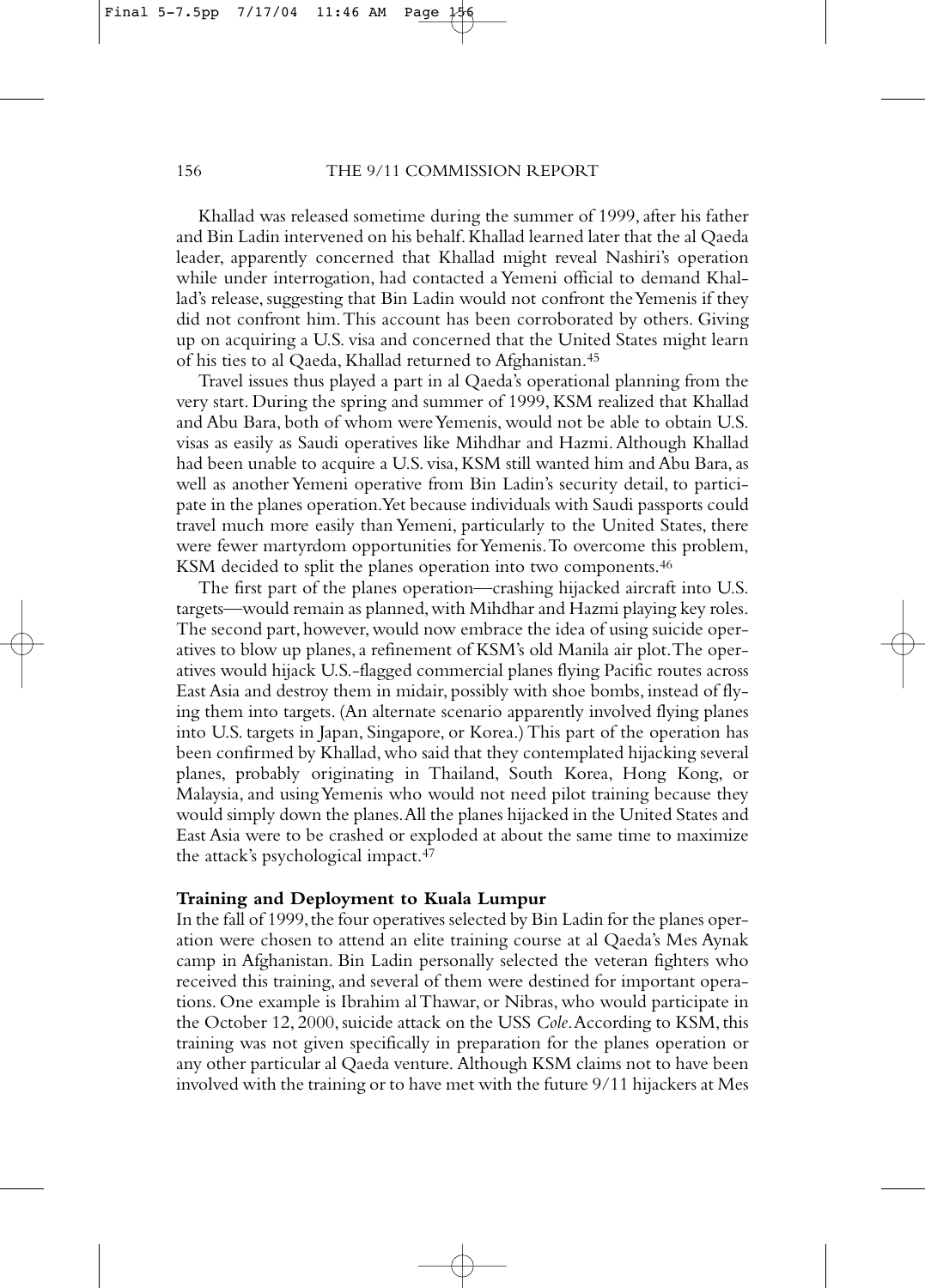Aynak, he says he did visit the camp while traveling from Kandahar to Kabul with Bin Ladin and others.48

The Mes Aynak training camp was located in an abandoned Russian copper mine near Kabul.The camp opened in 1999, after the United States had destroyed the training camp near Khowst with cruise missiles in August 1998, and before the Taliban granted al Qaeda permission to open the al Faruq camp in Kandahar. Thus, for a brief period in 1999, Mes Aynak was the only al Qaeda camp operating in Afghanistan. It offered a full range of instruction, including an advanced commando course taught by senior al Qaeda member Sayf al Adl. Bin Ladin paid particular attention to the 1999 training session.When Salah al Din, the trainer for the session, complained about the number of trainees and said that no more than 20 could be handled at once, Bin Ladin insisted that everyone he had selected receive the training.49

The special training session at Mes Aynak was rigorous and spared no expense.The course focused on physical fitness, firearms, close quarters combat, shooting from a motorcycle, and night operations.Although the subjects taught differed little from those offered at other camps, the course placed extraordinary physical and mental demands on its participants, who received the best food and other amenities to enhance their strength and morale.<sup>50</sup>

Upon completing the advanced training at Mes Aynak, Hazmi, Khallad, and Abu Bara went to Karachi, Pakistan.There KSM instructed them on Western culture and travel. Much of his activity in mid-1999 had revolved around the collection of training and informational materials for the participants in the planes operation. For instance, he collected Western aviation magazines; telephone directories for American cities such as San Diego and Long Beach,California; brochures for schools; and airline timetables, and he conducted Internet searches on U.S.flight schools.He also purchased flight simulator software and a few movies depicting hijackings.To house his students,KSM rented a safehouse in Karachi with money provided by Bin Ladin.51

In early December 1999, Khallad and Abu Bara arrived in Karachi.Hazmi joined them there a few days later. On his way to Karachi, Hazmi spent a night in Quetta at a safehouse where, according to KSM, an Egyptian named Mohamed Atta simultaneously stayed on his way to Afghanistan for jihad training.52

Mihdhar did not attend the training in Karachi with the others. KSM says that he never met with Mihdhar in 1999 but assumed that Bin Ladin and Atef had briefed Mihdhar on the planes operation and had excused him from the Karachi training.53

The course in Karachi apparently lasted about one or two weeks.According to KSM, he taught the three operatives basic English words and phrases. He showed them how to read phone books, interpret airline timetables, use the Internet, use code words in communications, make travel reservations, and rent an apartment. Khallad adds that the training involved using flight simulator com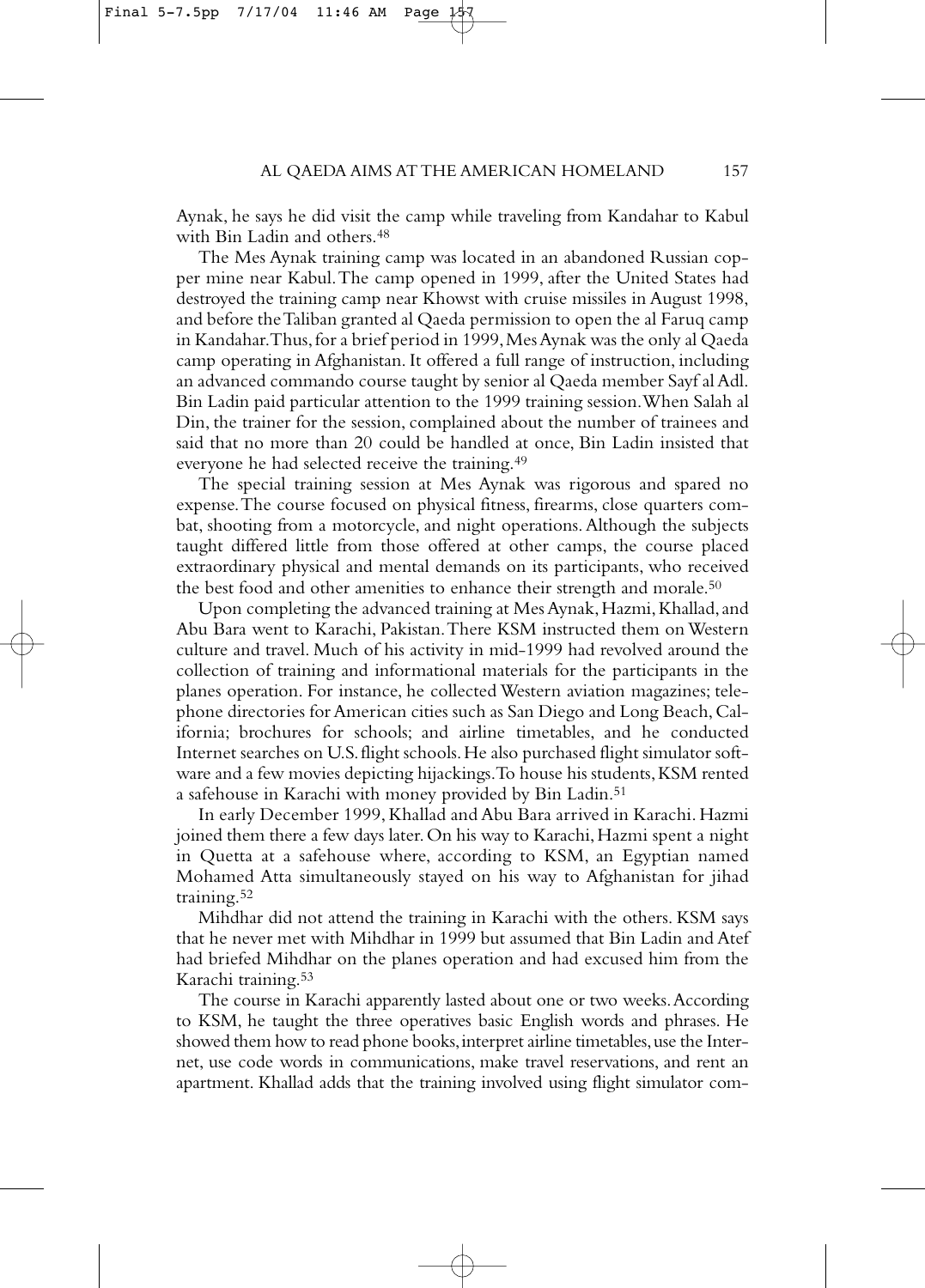puter games, viewing movies that featured hijackings, and reading flight schedules to determine which flights would be in the air at the same time in different parts of the world.They used the game software to increase their familiarity with aircraft models and functions, and to highlight gaps in cabin security.While in Karachi, they also discussed how to case flights in Southeast Asia. KSM told them to watch the cabin doors at takeoff and landing, to observe whether the captain went to the lavatory during the flight, and to note whether the flight attendants brought food into the cockpit.KSM,Khallad,and Hazmi also visited travel agencies to learn the visa requirements for Asian countries.54

The four trainees traveled to Kuala Lumpur: Khallad,Abu Bara, and Hazmi came from Karachi; Mihdhar traveled from Yemen.As discussed in chapter 6, U.S. intelligence would analyze communications associated with Mihdhar, whom they identified during this travel, and Hazmi, whom they could have identified but did not.55

According to KSM, the four operatives were aware that they had volunteered for a suicide operation, either in the United States or in Asia.With different roles, they had different tasks. Hazmi and Mihdhar were sent to Kuala Lumpur before proceeding to their final destination—the United States. According to KSM, they were to use Yemeni documents to fly to Malaysia, then proceed to the United States using their Saudi passports to conceal their prior travels to and from Pakistan. KSM had doctored Hazmi's Saudi passport so it would appear as if Hazmi had traveled to Kuala Lumpur from Saudi Arabia via Dubai. Khallad and Abu Bara went to Kuala Lumpur to study airport security and conduct casing flights.According to Khallad, he and Abu Bara departed for Malaysia in mid-December 1999.Hazmi joined them about ten days later after briefly returning to Afghanistan to attend to some passport issues.<sup>56</sup>

Khallad had originally scheduled his trip in order to receive a new prosthesis at a Kuala Lumpur clinic called Endolite, and Bin Ladin suggested that he use the opportunity to case flights as well.According to Khallad, Malaysia was an ideal destination because its government did not require citizens of Saudi Arabia or other Gulf states to have a visa. Malaysian security was reputed to be lax when it came to Islamist jihadists.Also,other mujahideen wounded in combat had reportedly received treatment at the Endolite clinic and successfully concealed the origins of their injuries.Khallad said he got the money for the prosthesis from his father, Bin Ladin, and another al Qaeda colleague.<sup>57</sup>

According to Khallad,when he and Abu Bara arrived in Kuala Lumpur they contacted Hambali to let him know where they were staying, since he was to be kept informed of al Qaeda activities in Southeast Asia. Hambali picked up Khallad and Abu Bara and brought them to his home, enlisting the help of a colleague who spoke better Arabic. Hambali then took them to the clinic.58

On December 31, Khallad flew from Kuala Lumpur to Bangkok; the next day, he flew to Hong Kong aboard a U.S. airliner. He flew in first class, which he realized was a mistake because this seating assignment on that flight did not afford him a view of the cockpit.He claims to have done what he could to case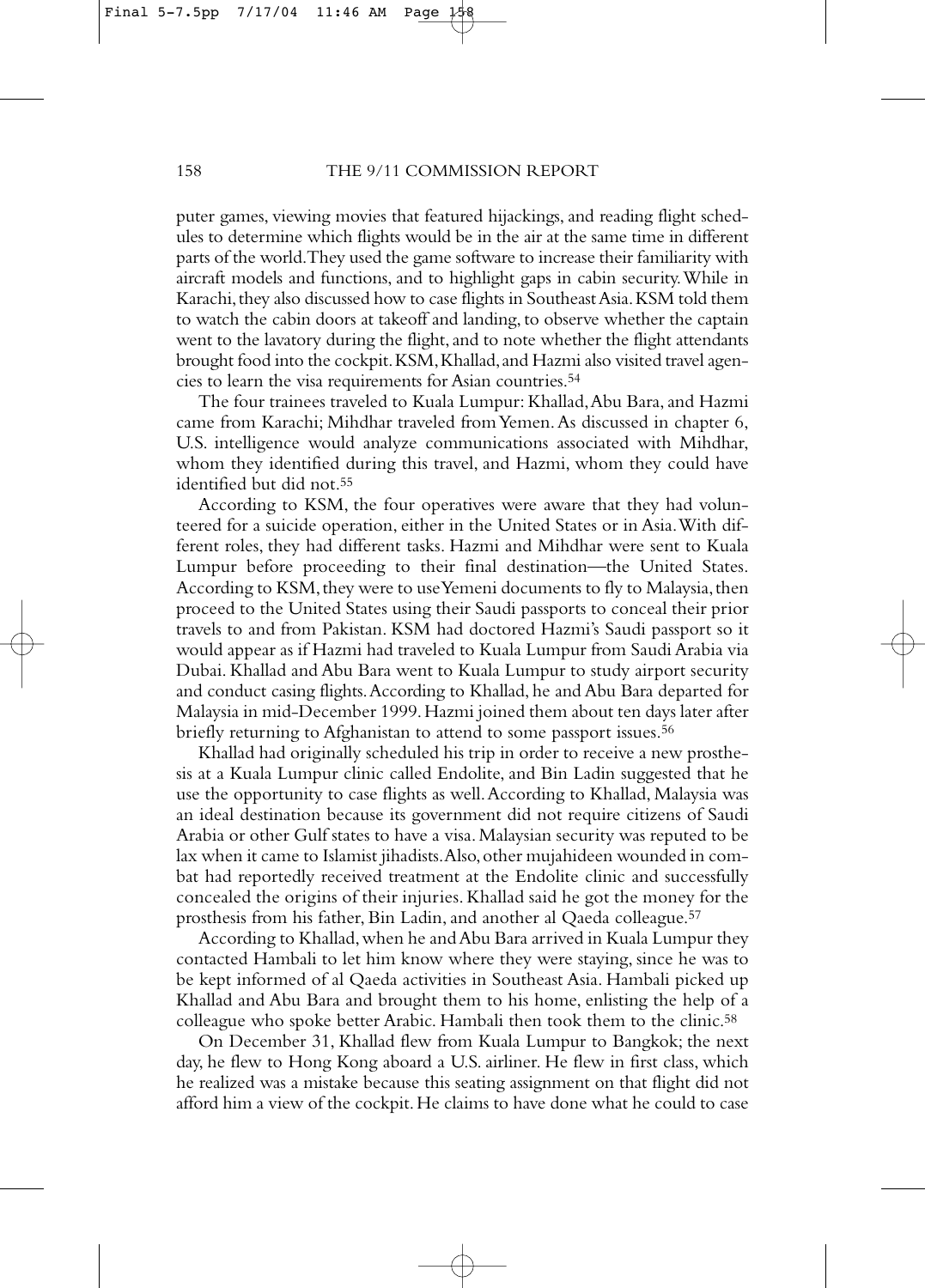the flight, testing security by carrying a box cutter in his toiletries kit onto the flight to Hong Kong. Khallad returned to Bangkok the following day. At the airport, the security officials searched his carry-on bag and even opened the toiletries kit, but just glanced at the contents and let him pass. On this flight, Khallad waited until most of the first-class passengers were dozing, then got up and removed the kit from his carry-on. None of the flight attendants took notice.<sup>59</sup>

After completing his casing mission, Khallad returned to Kuala Lumpur. Hazmi arrived in Kuala Lumpur soon thereafter and may even have stayed briefly with Khallad and Abu Bara at Endolite. Mihdhar arrived on January 5, probably one day after Hazmi. All four operatives stayed at the apartment of Yazid Sufaat, the Malaysian JI member who made his home available at Hambali's request.According to Khallad, he and Hazmi spoke about the possibility of hijacking planes and crashing them or holding passengers as hostages, but only speculatively. Khallad admits being aware at the time that Hazmi and Mihdhar were involved in an operation involving planes in the United States but denies knowing details of the plan.<sup>60</sup>

While in Kuala Lumpur,Khallad wanted to go to Singapore to meet Nibras and Fahd al Quso, two of the operatives in Nashiri's ship-bombing operation. An attempt to execute that plan by attacking the USS *The Sullivans* had failed just a few days earlier. Nibras and Quso were bringing Khallad money from Yemen, but were stopped in Bangkok because they lacked visas to continue on to Singapore. Also unable to enter Singapore, Khallad moved the meeting to Bangkok. Hazmi and Mihdhar decided to go there as well, reportedly because they thought it would enhance their cover as tourists to have passport stamps from a popular tourist destination such as Thailand.With Hambali's help, the three obtained tickets for a flight to Bangkok and left Kuala Lumpur together. Abu Bara did not have a visa permitting him to return to Pakistan, so he traveled to Yemen instead.61

In Bangkok, Khallad took Hazmi and Mihdhar to one hotel, then went to another hotel for his meeting on the maritime attack plan. Hazmi and Mihdhar soon moved to that same hotel, but Khallad insists that the two sets of operatives never met with each other or anyone else. After conferring with the ship-bombing operatives, Khallad returned to Karachi and then to Kandahar, where he reported on his casing mission to Bin Ladin.<sup>62</sup>

Bin Ladin canceled the East Asia part of the planes operation in the spring of 2000.He evidently decided it would be too difficult to coordinate this attack with the operation in the United States.As for Hazmi and Mihdhar, they had left Bangkok a few days before Khallad and arrived in Los Angeles on January 15, 2000.63

Meanwhile, the next group of al Qaeda operatives destined for the planes operation had just surfaced in Afghanistan. As Hazmi and Mihdhar were deploying from Asia to the United States, al Qaeda's leadership was recruiting and training four Western-educated men who had recently arrived in Kandahar. Though they hailed from four different countries—Egypt, the United Arab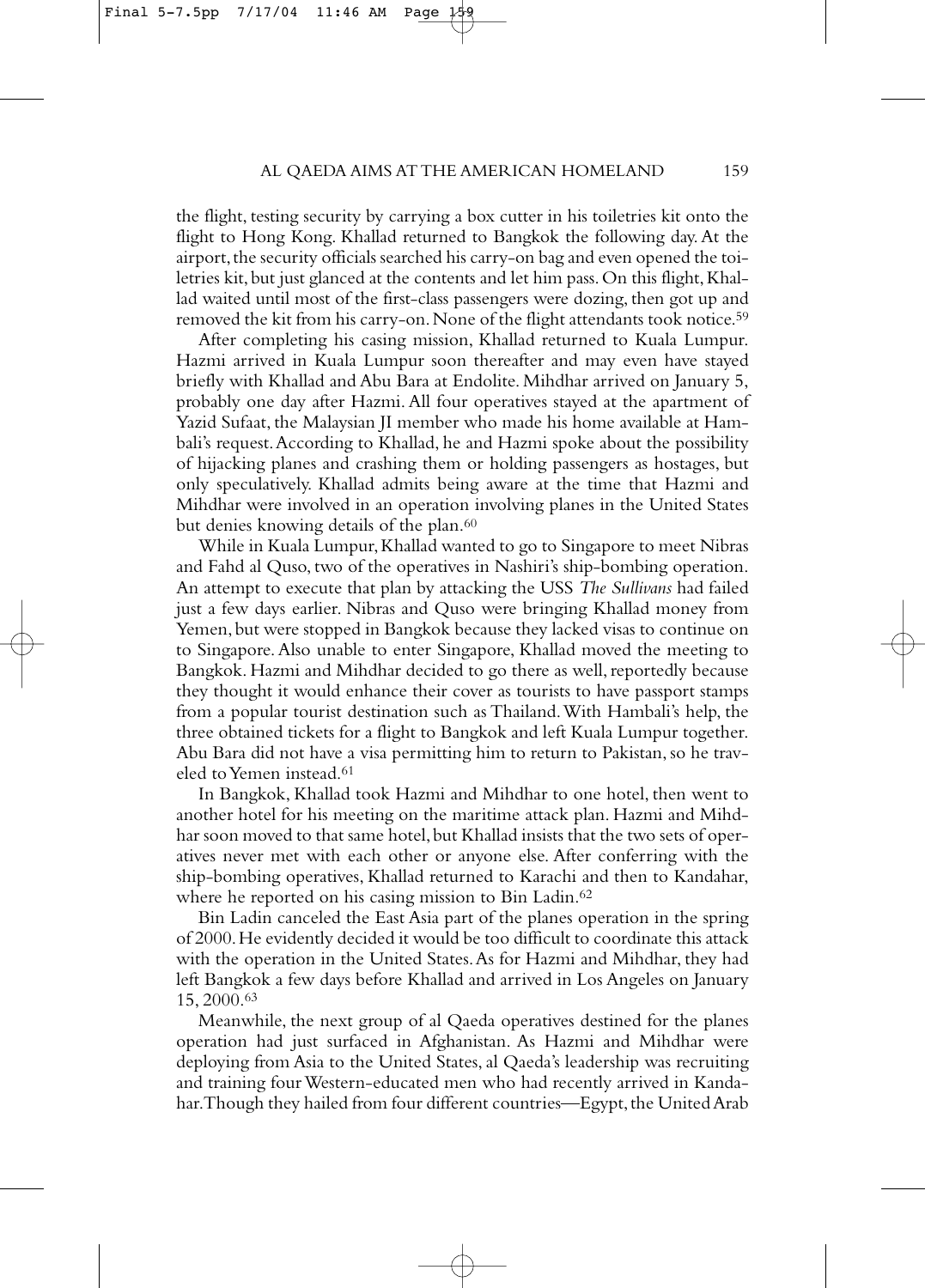Emirates, Lebanon, and Yemen—they had formed a close-knit group as students in Hamburg, Germany.The new recruits had come to Afghanistan aspiring to wage jihad in Chechnya. But al Qaeda quickly recognized their potential and enlisted them in its anti-U.S. jihad.

# 5.3 THE HAMBURG CONTINGENT

Although Bin Ladin, Atef, and KSM initially contemplated using established al Qaeda members to execute the planes operation, the late 1999 arrival in Kandahar of four aspiring jihadists from Germany suddenly presented a more attractive alternative.The Hamburg group shared the anti-U.S. fervor of the other candidates for the operation, but added the enormous advantages of fluency in English and familiarity with life in the West, based on years that each member of the group had spent living in Germany. Not surprisingly, Mohamed Atta, Ramzi Binalshibh, Marwan al Shehhi, and Ziad Jarrah would all become key players in the 9/11 conspiracy.

#### **Mohamed Atta**

Mohamed Atta was born on September 1, 1968, in Kafr el Sheikh, Egypt, to a middle-class family headed by his father, an attorney. After graduating from Cairo University with a degree in architectural engineering in 1990, Atta worked as an urban planner in Cairo for a couple of years. In the fall of 1991, he asked a German family he had met in Cairo to help him continue his education in Germany.They suggested he come to Hamburg and invited him to live with them there, at least initially. After completing a course in German, Atta traveled to Germany for the first time in July 1992. He resided briefly in Stuttgart and then, in the fall of 1992, moved to Hamburg to live with his host family. After enrolling at the University of Hamburg, he promptly transferred into the city engineering and planning course at the Technical University of Hamburg-Harburg, where he would remain registered as a student until the fall of 1999.He appears to have applied himself fairly seriously to his studies (at least in comparison to his jihadist friends) and actually received his degree shortly before traveling to Afghanistan. In school, Atta came across as very intelligent and reasonably pleasant, with an excellent command of the German language.<sup>64</sup>

When Atta arrived in Germany, he appeared religious, but not fanatically so.This would change, especially as his tendency to assert leadership became increasingly pronounced. According to Binalshibh, as early as 1995 Atta sought to organize a Muslim student association in Hamburg. In the fall of 1997, he joined a working group at the Quds mosque in Hamburg, a group designed to bridge the gap between Muslims and Christians.Atta proved a poor bridge, however, because of his abrasive and increasingly dogmatic personality. But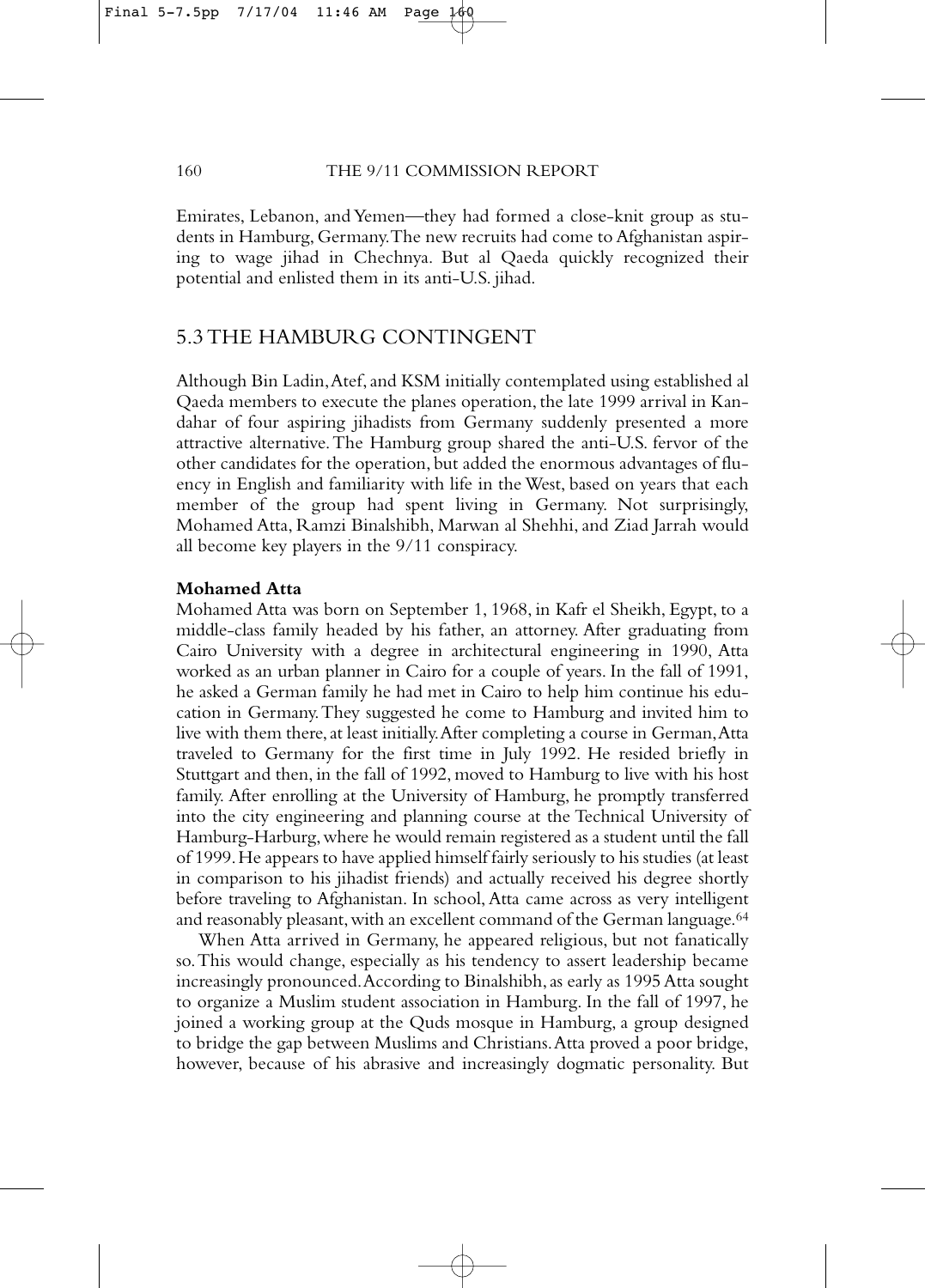among those who shared his beliefs, Atta stood out as a decisionmaker.Atta's friends during this period remember him as charismatic, intelligent, and persuasive, albeit intolerant of dissent.<sup>65</sup>

In his interactions with other students,Atta voiced virulently anti-Semitic and anti-American opinions, ranging from condemnations of what he described as a global Jewish movement centered in New York City that supposedly controlled the financial world and the media, to polemics against governments of the Arab world.To him, Saddam Hussein was an American stooge set up to give Washington an excuse to intervene in the Middle East. Within his circle,Atta advocated violent jihad.He reportedly asked one individual close to the group if he was "ready to fight for [his] belief" and dismissed him as too weak for jihad when the person declined. On a visit home to Egypt in 1998, Atta met one of his college friends. According to this friend, Atta had changed a great deal, had grown a beard, and had "obviously adopted fundamentalism" by that time.<sup>66</sup>

#### **Ramzi Binalshibh**

Ramzi Binalshibh was born on May 1,1972,in Ghayl Bawazir,Yemen.There does not seem to be anything remarkable about his family or early background.A friend who knew Binalshibh in Yemen remembers him as "religious, but not too religious." From 1987 to 1995, Binalshibh worked as a clerk for the International Bank of Yemen. He first attempted to leave Yemen in 1995, when he applied for a U.S. visa.After his application was rejected, he went to Germany and applied for asylum under the name Ramzi Omar,claiming to be a Sudanese citizen seeking asylum. While his asylum petition was pending, Binalshibh lived in Hamburg and associated with individuals from several mosques there. In 1997, after his asylum application was denied, Binalshibh went home to Yemen but returned to Germany shortly thereafter under his true name, this time registering as a student in Hamburg. Binalshibh continually had academic problems, failing tests and cutting classes; he was expelled from one school in September 1998.<sup>67</sup>

According to Binalshibh, he and Atta first met at a mosque in Hamburg in 1995. The two men became close friends and became identified with their shared extremist outlook. Like Atta, by the late 1990s Binalshibh was decrying what he perceived to be a "Jewish world conspiracy." He proclaimed that the highest duty of every Muslim was to pursue jihad, and that the highest honor was to die during the jihad. Despite his rhetoric, however, Binalshibh presented a more amiable figure than the austere Atta, and was known within the community as being sociable, extroverted, polite, and adventuresome.<sup>68</sup>

In 1998, Binalshibh and Atta began sharing an apartment in the Harburg section of Hamburg, together with a young student from the United Arab Emirates named Marwan al Shehhi.69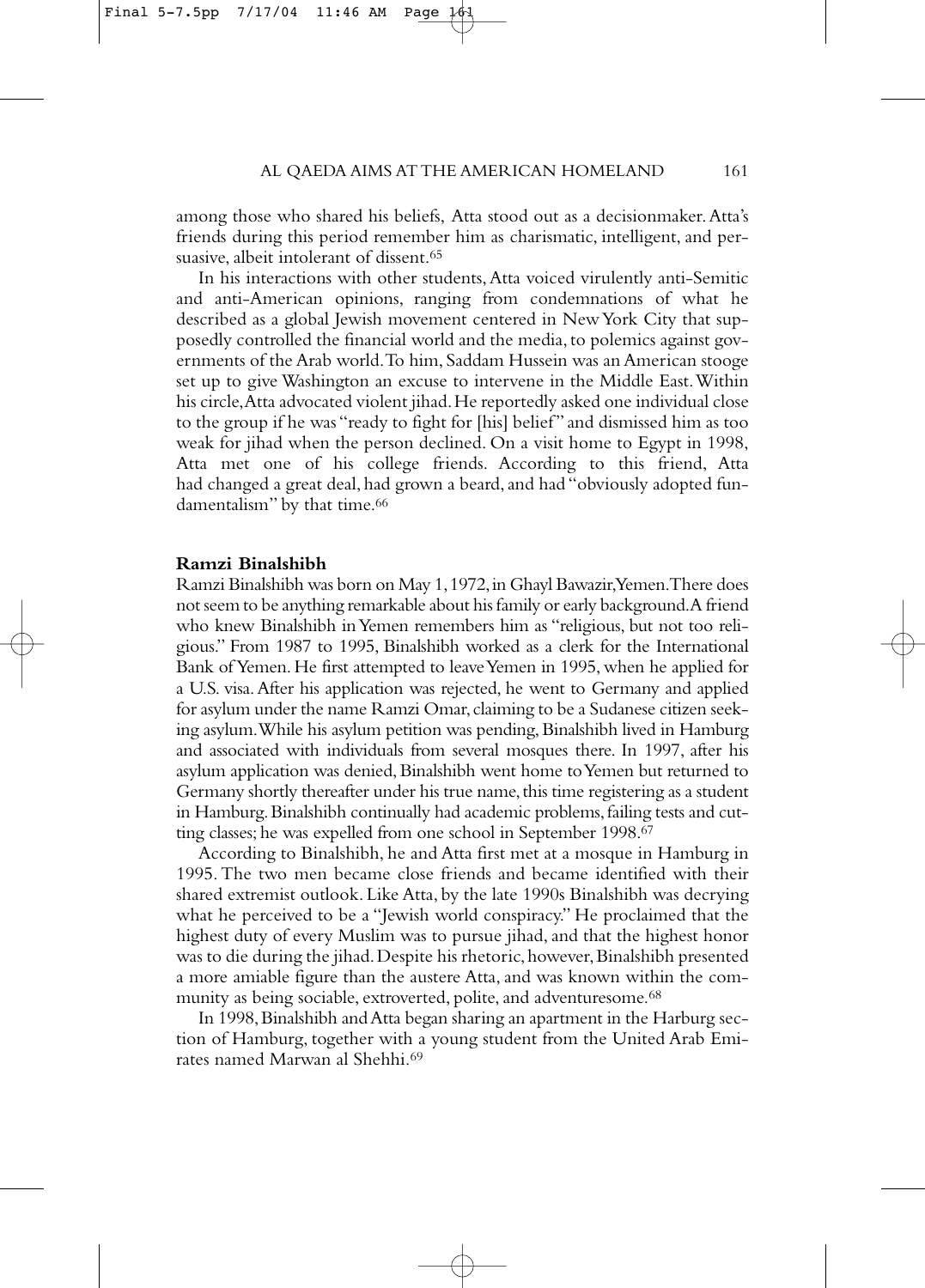## **Marwan al Shehhi**

Marwan al Shehhi was born on May 9, 1978, in Ras al Khaimah, the United Arab Emirates. His father, who died in 1997, was a prayer leader at the local mosque.After graduating from high school in 1995, Shehhi joined the Emirati military and received half a year of basic training before gaining admission to a military scholarship program that would fund his continued study in Germany.70

Shehhi first entered Germany in April 1996.After sharing an apartment in Bonn for two months with three other scholarship students, Shehhi moved in with a German family, with whom he resided for several months before moving into his own apartment. During this period, he came across as very religious, praying five times a day. Friends also remember him as convivial and "a regular guy," wearing Western clothes and occasionally renting cars for trips to Berlin, France, and the Netherlands.71

As a student, Shehhi was less than a success. Upon completing a course in German, he enrolled at the University of Bonn in a program for technical, mathematical,and scientific studies.In June 1997,he requested a leave from his studies, citing the need to attend to unspecified "problems" in his home country.Although the university denied his request, Shehhi left anyway, and consequently was compelled to repeat the first semester of his studies. In addition to having academic difficulties at this time, Shehhi appeared to become more extreme in the practice of his faith; for example, he specifically avoided restaurants that cooked with or served alcohol. In late 1997, he applied for permission to complete his course work in Hamburg, a request apparently motivated by his desire to join Atta and Binalshibh. Just how and when the three of them first met remains unclear, although they seemed to know each other already when Shehhi relocated to Hamburg in early 1998.Atta and Binalshibh moved into his apartment in April.72

The transfer to Hamburg did not help Shehhi's academic progress; he was directed by the scholarship program administrators at the Emirati embassy to repeat his second semester starting in August 1998, but back in Bonn. Shehhi initially flouted this directive, however, and did not reenroll at the University of Bonn until the following January,barely passing his course there.By the end of July 1999, he had returned to Hamburg, applying to study shipbuilding at the Technical University and, more significantly, residing once again with Atta and Binalshibh, in an apartment at 54 Marienstrasse.73

After Shehhi moved in with Atta and Binalshibh, his evolution toward Islamic fundamentalism became more pronounced. A fellow Emirati student who came to Hamburg to visit Shehhi noticed he no longer lived as comfortably as before. Shehhi now occupied an old apartment with a roommate, had no television, and wore inexpensive clothes.When asked why he was living so frugally, Shehhi responded that he was living the way the Prophet had lived.74 Similarly, when someone asked why he and Atta never laughed, Shehhi retorted,"How can you laugh when people are dying in Palestine?"75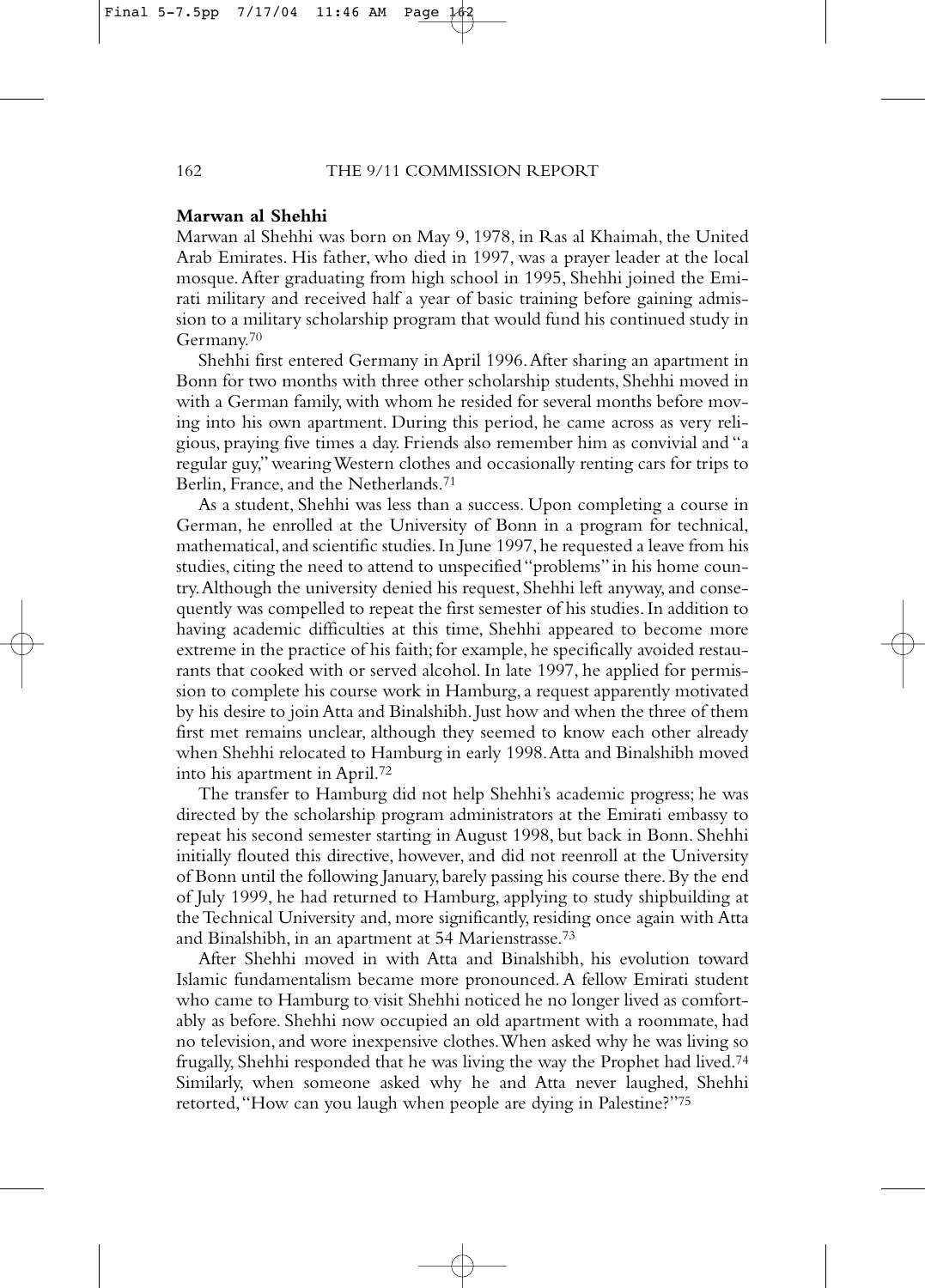# **Ziad Jarrah**

Born on May 11, 1975, in Mazraa, Lebanon, Ziad Jarrah came from an affluent family and attended private, Christian schools. Like Atta, Binalshibh, and Shehhi, Jarrah aspired to pursue higher education in Germany. In April 1996, he and a cousin enrolled at a junior college in Greifswald, in northeastern Germany.There Jarrah met and became intimate with Aysel Senguen, the daughter of Turkish immigrants, who was preparing to study dentistry.76

Even with the benefit of hindsight, Jarrah hardly seems a likely candidate for becoming an Islamic extremist. Far from displaying radical beliefs when he first moved to Germany, he arrived with a reputation for knowing where to find the best discos and beaches in Beirut, and in Greifswald was known to enjoy student parties and drinking beer. Although he continued to share an apartment in Greifswald with his cousin, Jarrah was mostly at Senguen's apartment. Witnesses interviewed by German authorities after 9/11, however, recall that Jarrah started showing signs of radicalization as early as the end of 1996. After returning from a trip home to Lebanon, Jarrah started living more strictly according to the Koran. He read brochures in Arabic about jihad, held forth to friends on the subject of holy war, and professed disaffection with his previous life and a desire not to leave the world "in a natural way."77

In September 1997, Jarrah abruptly switched his intended course of study from dentistry to aircraft engineering—at the Technical University of Hamburg-Harburg. His motivation for this decision remains unclear. The rationale he expressed to Senguen—that he had been interested in aviation since playing with toy airplanes as a child—rings somewhat hollow. In any event, Jarrah appears already to have had Hamburg contacts by this time, some of whom may have played a role in steering him toward Islamic extremism.78

Following his move to Hamburg that fall, he began visiting Senguen in Greifswald on weekends, until she moved to the German city of Bochum one year later to enroll in dental school.Around the same time, he began speaking increasingly about religion, and his visits to Senguen became less and less frequent. He began criticizing her for not being religious enough and for dressing too provocatively. He grew a full beard and started praying regularly. He refused to introduce her to his Hamburg friends because, he told her, they were religious Muslims and her refusal to become more observant embarrassed him. At some point in 1999, Jarrah told Senguen that he was planning to wage a jihad because there was no greater honor than to die for Allah.Although Jarrah's transformation generated numerous quarrels, their breakups invariably were followed by reconciliation.79

## **Forming a Cell**

In Hamburg, Jarrah had a succession of living accommodations, but he apparently never resided with his future co-conspirators. It is not clear how and when he became part of Atta's circle. He became particularly friendly with Binalshibh after meeting him at the Quds mosque in Hamburg, which Jarrah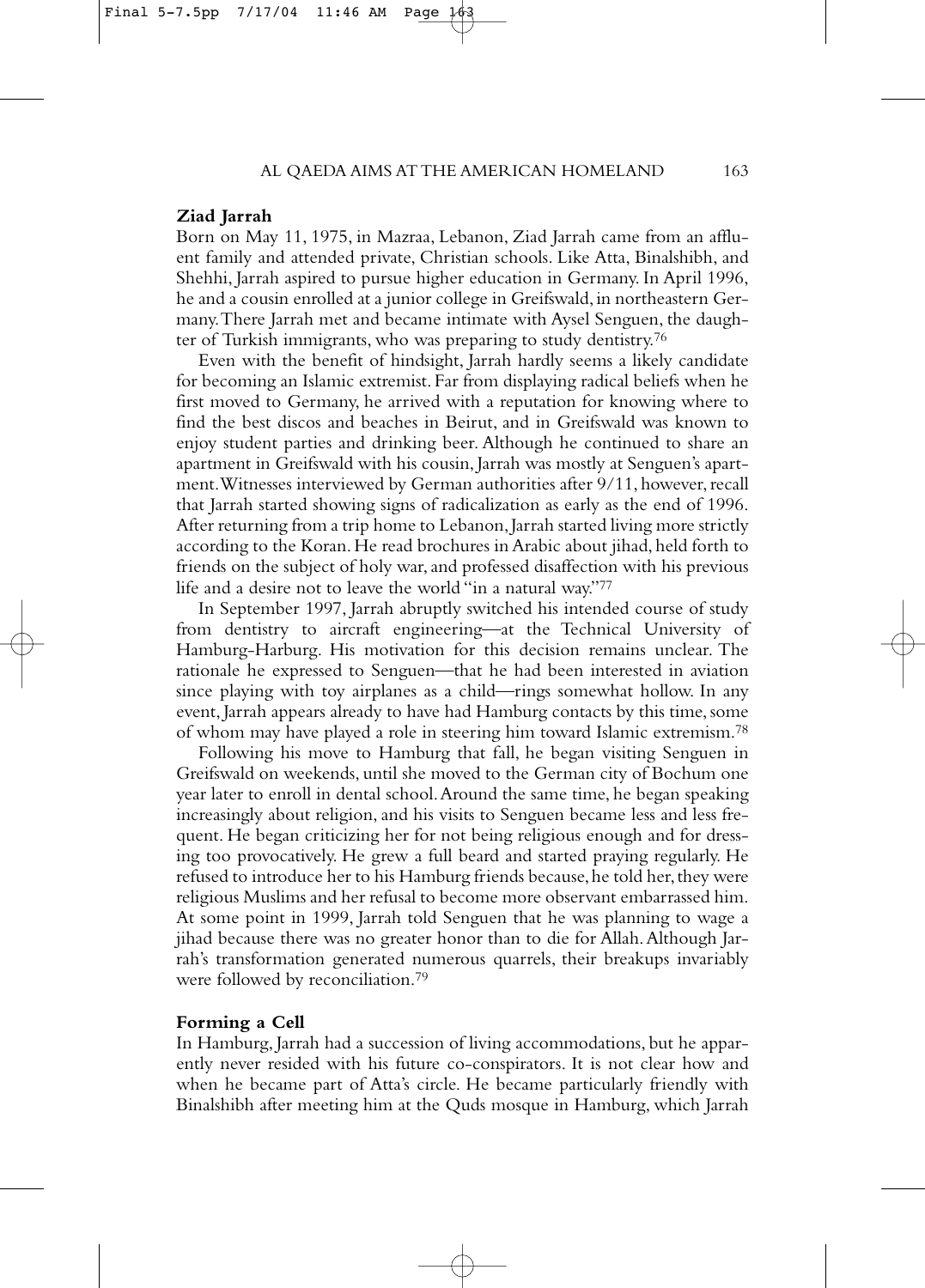began attending regularly in late 1997.The worshippers at this mosque featured an outspoken, flamboyant Islamist named Mohammed Haydar Zammar. A well-known figure in the Muslim community (and to German and U.S. intelligence agencies by the late 1990s), Zammar had fought in Afghanistan and relished any opportunity to extol the virtues of violent jihad. Indeed, a witness has reported hearing Zammar press Binalshibh to fulfill his duty to wage jihad. Moreover, after 9/11, Zammar reportedly took credit for influencing not just Binalshibh but the rest of the Hamburg group. In 1998, Zammar encouraged them to participate in jihad and even convinced them to go to Afghanistan.80

Owing to Zammar's persuasion or some other source of inspiration, Atta, Binalshibh, Shehhi, and Jarrah eventually prepared themselves to translate their extremist beliefs into action. By late 1999, they were ready to abandon their student lives in Germany in favor of violent jihad.This final stage in their evolution toward embracing Islamist extremism did not entirely escape the notice of the people around them.The foursome became core members of a group of radical Muslims, often hosting sessions at their Marienstrasse apartment that involved extremely anti-American discussions. Meeting three to four times a week, the group became something of a "sect" whose members, according to one participant in the meetings, tended to deal only with each other.81 Atta's rent checks for the apartment provide evidence of the importance that the apartment assumed as a center for the group, as he would write on them the notation "Dar el Ansar," or "house of the followers."82

In addition to Atta, Binalshibh, Shehhi, and Jarrah, the group included other extremists, some of whom also would attend al Qaeda training camps and, in some instances, would help the 9/11 hijackers as they executed the plot:

- Said Bahaji, son of a Moroccan immigrant, was the only German citizen in the group.Educated in Morocco,Bahaji returned to Germany to study electrical engineering at the Technical University of Hamburg-Harburg. He spent five months in the German army before obtaining a medical discharge, and lived with Atta and Binalshibh at 54 Marienstrasse for eight months between November 1998 and July 1999. Described as an insecure follower with no personality and with limited knowledge of Islam, Bahaji nonetheless professed his readiness to engage in violence.Atta and Binalshibh used Bahaji's computer for Internet research, as evidenced by documents and diskettes seized by German authorities after 9/11.83
- Zakariya Essabar, a Moroccan citizen, moved to Germany in February 1997 and to Hamburg in 1998, where he studied medical technology. Soon after moving to Hamburg, Essabar met Binalshibh and the others through a Turkish mosque. Essabar turned extremist fairly suddenly, probably in 1999, and reportedly pressured one acquaintance with physical force to become more religious, grow a beard, and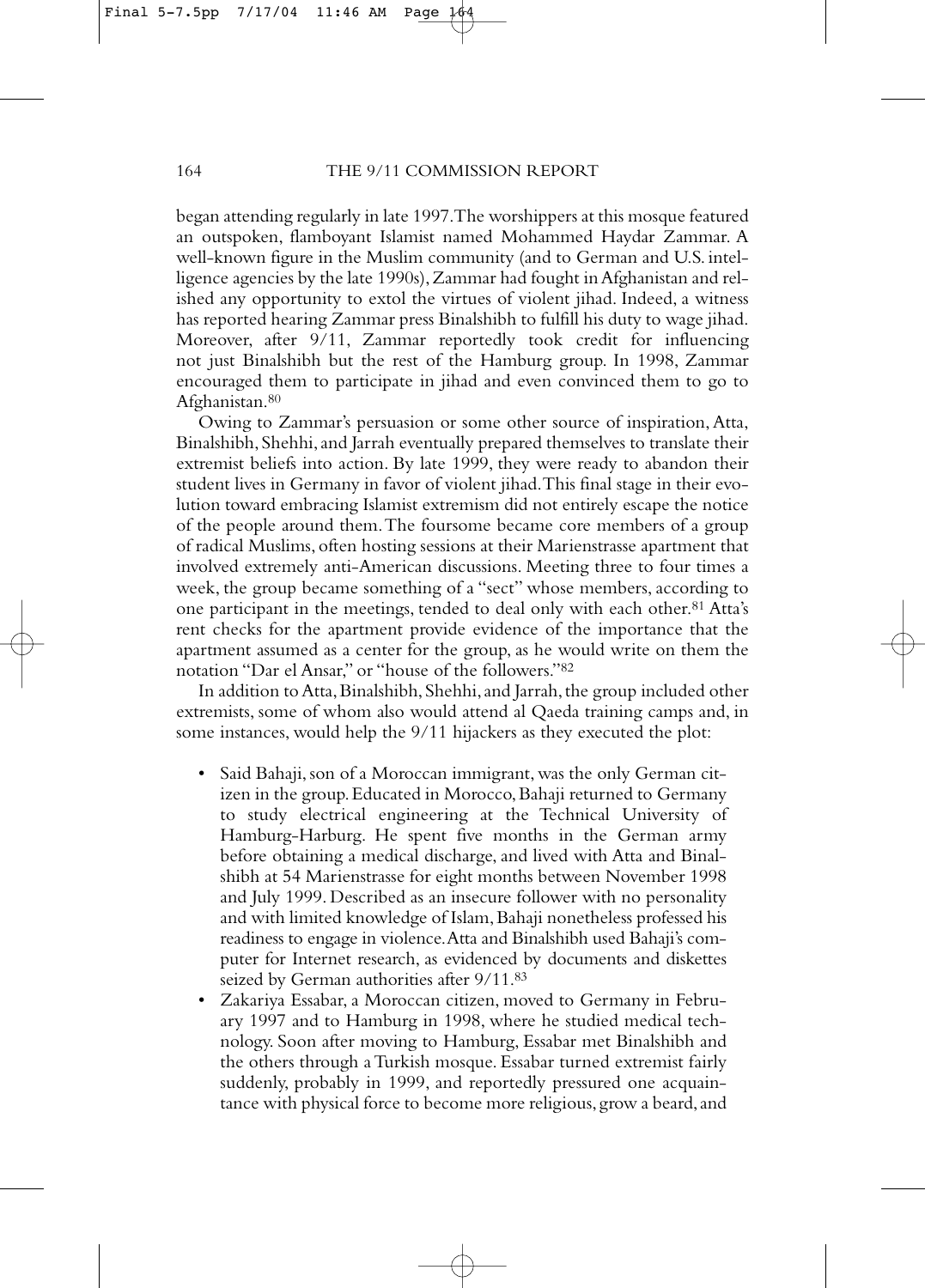compel his wife to convert to Islam.Essabar's parents were said to have made repeated but unsuccessful efforts to sway him from this lifestyle. Shortly before the 9/11 attacks, he would travel to Afghanistan to communicate the date for the attacks to the al Qaeda leadership.84

- Mounir el Motassadeq, another Moroccan, came to Germany in 1993, moving to Hamburg two years later to study electrical engineering at the Technical University.A witness has recalled Motassadeq saying that he would kill his entire family if his religious beliefs demanded it.One of Motassadeq's roommates recalls him referring to Hitler as a "good man" and organizing film sessions that included speeches by Bin Ladin. Motassadeq would help conceal the Hamburg group's trip to Afghanistan in late 1999.85
- Abdelghani Mzoudi, also a Moroccan, arrived in Germany in the summer of 1993, after completing university courses in physics and chemistry. Mzoudi studied in Dortmund, Bochum, and Muenster before moving to Hamburg in 1995. Mzoudi described himself as a weak Muslim when he was home in Morocco,but much more devout when he was back in Hamburg. In April 1996, Mzoudi and Motassadeq witnessed the execution of Atta's will.86

During the course of 1999,Atta and his group became ever more extreme and secretive, speaking only in Arabic to conceal the content of their conversations.<sup>87</sup> When the four core members of the Hamburg cell left Germany to journey to Afghanistan late that year, it seems unlikely that they already knew about the planes operation;no evidence connects them to al Qaeda before that time. Witnesses have attested, however, that their pronouncements reflected ample predisposition toward taking some action against the United States.<sup>88</sup> In short, they fit the bill for Bin Ladin,Atef, and KSM.

## **Going to Afghanistan**

The available evidence indicates that in 1999, Atta, Binalshibh, Shehhi, and Jarrah decided to fight in Chechnya against the Russians. According to Binalshibh, a chance meeting on a train in Germany caused the group to travel to Afghanistan instead.An individual named Khalid al Masri approached Binalshibh and Shehhi (because they were Arabs with beards,Binalshibh thinks) and struck up a conversation about jihad in Chechnya.When they later called Masri and expressed interest in going to Chechnya, he told them to contact Abu Musab in Duisburg, Germany. Abu Musab turned out to be Mohamedou Ould Slahi, a significant al Qaeda operative who, even then, was well known to U.S. and German intelligence, though neither government apparently knew he was operating in Germany in late 1999.When telephoned by Binalshibh and Shehhi, Slahi reportedly invited these promising recruits to come see him in Duisburg.89

Binalshibh, Shehhi, and Jarrah made the trip. When they arrived, Slahi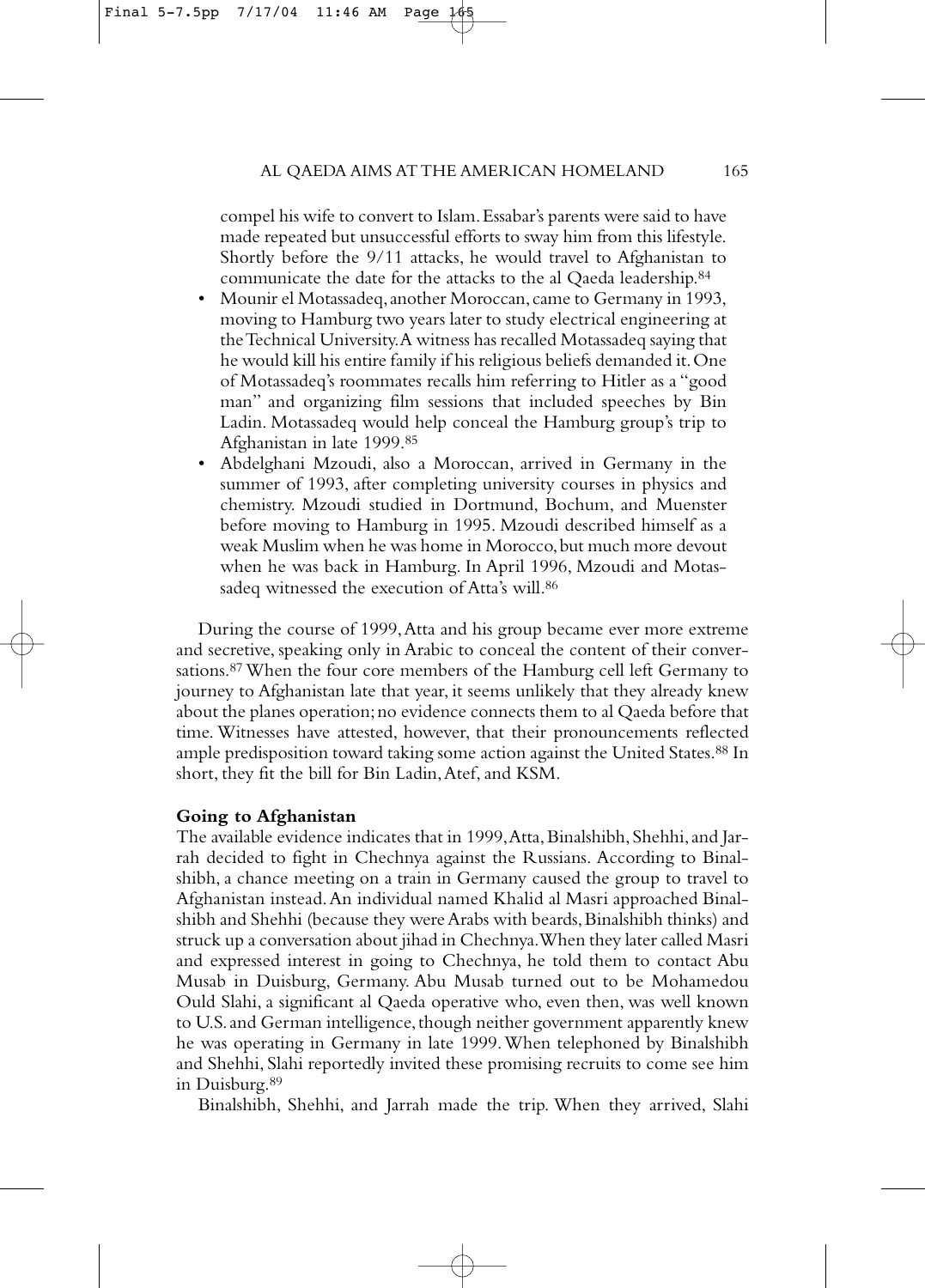explained that it was difficult to get to Chechnya at that time because many travelers were being detained in Georgia. He recommended they go to Afghanistan instead, where they could train for jihad before traveling onward to Chechnya. Slahi instructed them to obtain Pakistani visas and then return to him for further directions on how to reach Afghanistan.Although Atta did not attend the meeting, he joined in the plan with the other three. After obtaining the necessary visas, they received Slahi's final instructions on how to travel to Karachi and then Quetta, where they were to contact someone named Umar al Masri at the Taliban office.90

Following Slahi's advice,Atta and Jarrah left Hamburg during the last week of November 1999, bound for Karachi. Shehhi left for Afghanistan around the same time; Binalshibh, about two weeks later. Binalshibh remembers that when he arrived at the Taliban office in Quetta, there was no one named Umar al Masri.The name, apparently, was simply a code; a group of Afghans from the office promptly escorted him to Kandahar.There Binalshibh rejoined Atta and Jarrah, who said they already had pledged loyalty to Bin Ladin and urged him to do the same.They also informed him that Shehhi had pledged as well and had already left for the United Arab Emirates to prepare for the mission. Binalshibh soon met privately with Bin Ladin, accepted the al Qaeda leader's invitation to work under him, and added his own pledge to those of his Hamburg colleagues. By this time, Binalshibh claims, he assumed he was volunteering for a martyrdom operation.91

Atta, Jarrah, and Binalshibh then met with Atef, who told them they were about to undertake a highly secret mission. As Binalshibh tells it, Atef instructed the three to return to Germany and enroll in flight training.Atta whom Bin Ladin chose to lead the group—met with Bin Ladin several times to receive additional instructions, including a preliminary list of approved targets: the World Trade Center, the Pentagon, and the U.S. Capitol.<sup>92</sup> The new recruits also learned that an individual named Rabia al Makki (Nawaf al Hazmi) would be part of the operation.<sup>93</sup>

In retrospect, the speed with which Atta, Shehhi, Jarrah, and Binalshibh became core members of the 9/11 plot—with Atta designated its operational leader—is remarkable.They had not yet met with KSM when all this occurred. It is clear, then, that Bin Ladin and Atef were very much in charge of the operation.That these candidates were selected so quickly—before comprehensive testing in the training camps or in operations—demonstrates that Bin Ladin and Atef probably already understood the deficiencies of their initial team, Hazmi and Mihdhar.The new recruits from Germany possessed an ideal combination of technical skill and knowledge that the original 9/11 operatives, veteran fighters though they were, lacked. Bin Ladin and Atef wasted no time in assigning the Hamburg group to the most ambitious operation yet planned by al Qaeda.

Bin Ladin and Atef also plainly judged that Atta was best suited to be the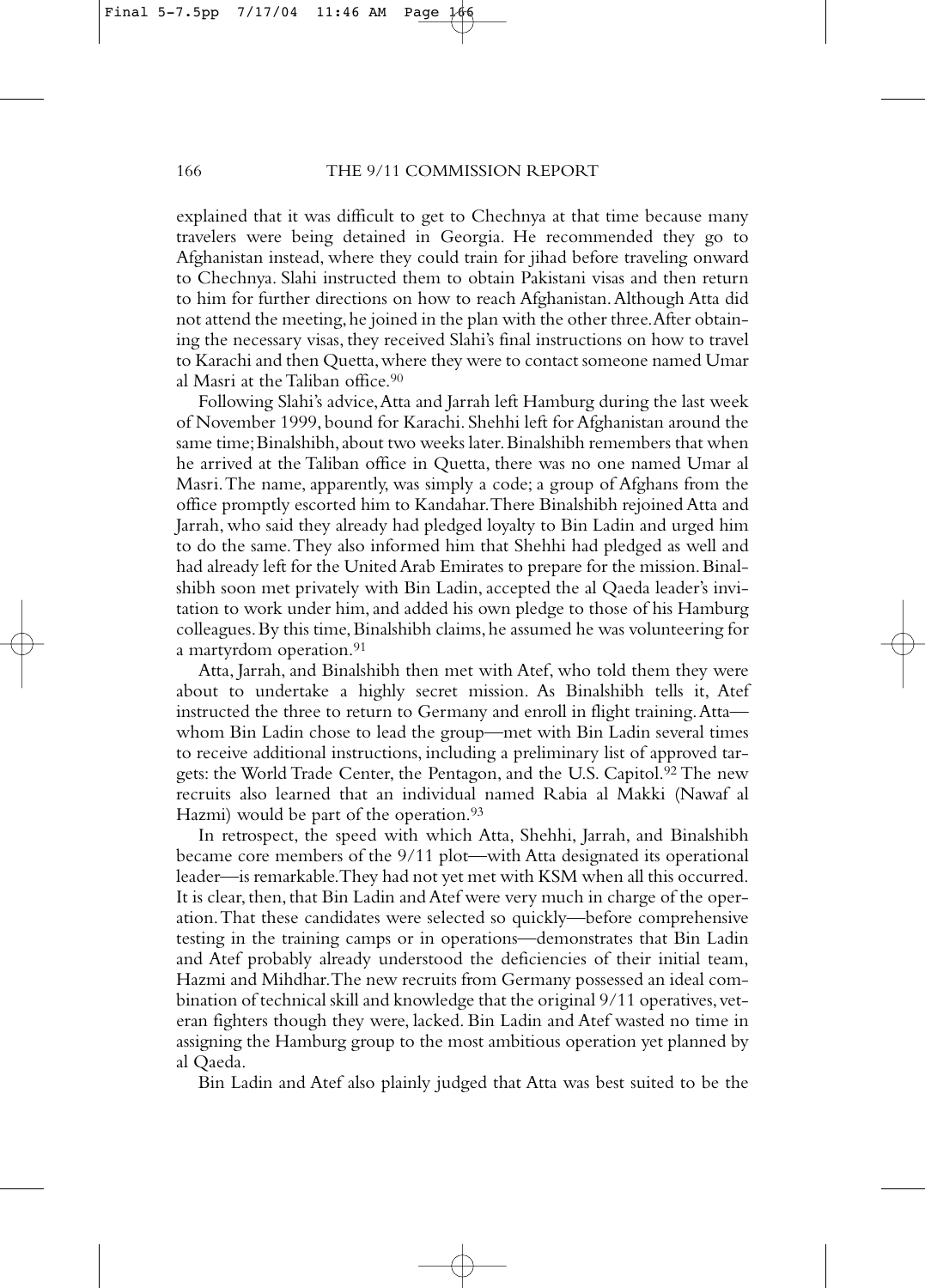tactical commander of the operation.Such a quick and critical judgment invites speculation about whether they had already taken Atta's measure at some earlier meeting.To be sure, some gaps do appear in the record of Atta's known whereabouts during the preceding years. One such gap is February–March 1998, a period for which there is no evidence of his presence in Germany and when he conceivably could have been in Afghanistan.<sup>94</sup> Yet to date, neither KSM, Binalshibh, nor any other al Qaeda figure interrogated about the 9/11 plot has claimed that Atta or any other member of the Hamburg group traveled to Afghanistan before the trip in late 1999.

While the four core Hamburg cell members were in Afghanistan, their associates back in Hamburg handled their affairs so that their trip could be kept secret. Motassadeq appears to have done the most. He terminated Shehhi's apartment lease, telling the landlord that Shehhi had returned to the UAE for family reasons, and used a power of attorney to pay bills from Shehhi's bank account.95 Motassadeq also assisted Jarrah,offering to look after Aysel Senguen in Jarrah's absence. Said Bahaji attended to similar routine matters for Atta and Binalshibh, thereby helping them remain abroad without drawing attention to their absence.96

## **Preparing for the Operation**

In early 2000, Atta, Jarrah, and Binalshibh returned to Hamburg. Jarrah arrived first, on January 31, 2000.97 According to Binalshibh, he and Atta left Kandahar together and proceeded first to Karachi, where they met KSM and were instructed by him on security and on living in the United States.Shehhi apparently had already met with KSM before returning to the UAE.Atta returned to Hamburg in late February, and Binalshibh arrived shortly thereafter. Shehhi's travels took him to the UAE (where he acquired a new passport and a U.S. visa), Saudi Arabia, Bahrain, and one or more other destinations. Shehhi also returned to Germany, possibly sometime in March.<sup>98</sup>

After leaving Afghanistan, the hijackers made clear efforts to avoid appearing radical. Once back in Hamburg, they distanced themselves from conspicuous extremists like Zammar, whom they knew attracted unwanted attention from the authorities.<sup>99</sup> They also changed their appearance and behavior. Atta wore Western clothing, shaved his beard, and no longer attended extremist mosques. Jarrah also no longer wore a full beard and, according to Senguen, acted much more the way he had when she first met him.And when Shehhi, while still in the UAE in January 2000, held a belated wedding celebration (he actually had been married in 1999), a friend of his was surprised to see that he had shaved off his beard and was acting like his old self again.<sup>100</sup>

But Jarrah's apparent efforts to appear less radical did not completely conceal his transformation from his Lebanese family,which grew increasingly concerned about his fanaticism. Soon after Jarrah returned to Germany, his father asked Jarrah's cousin—a close companion from boyhood—to intercede.The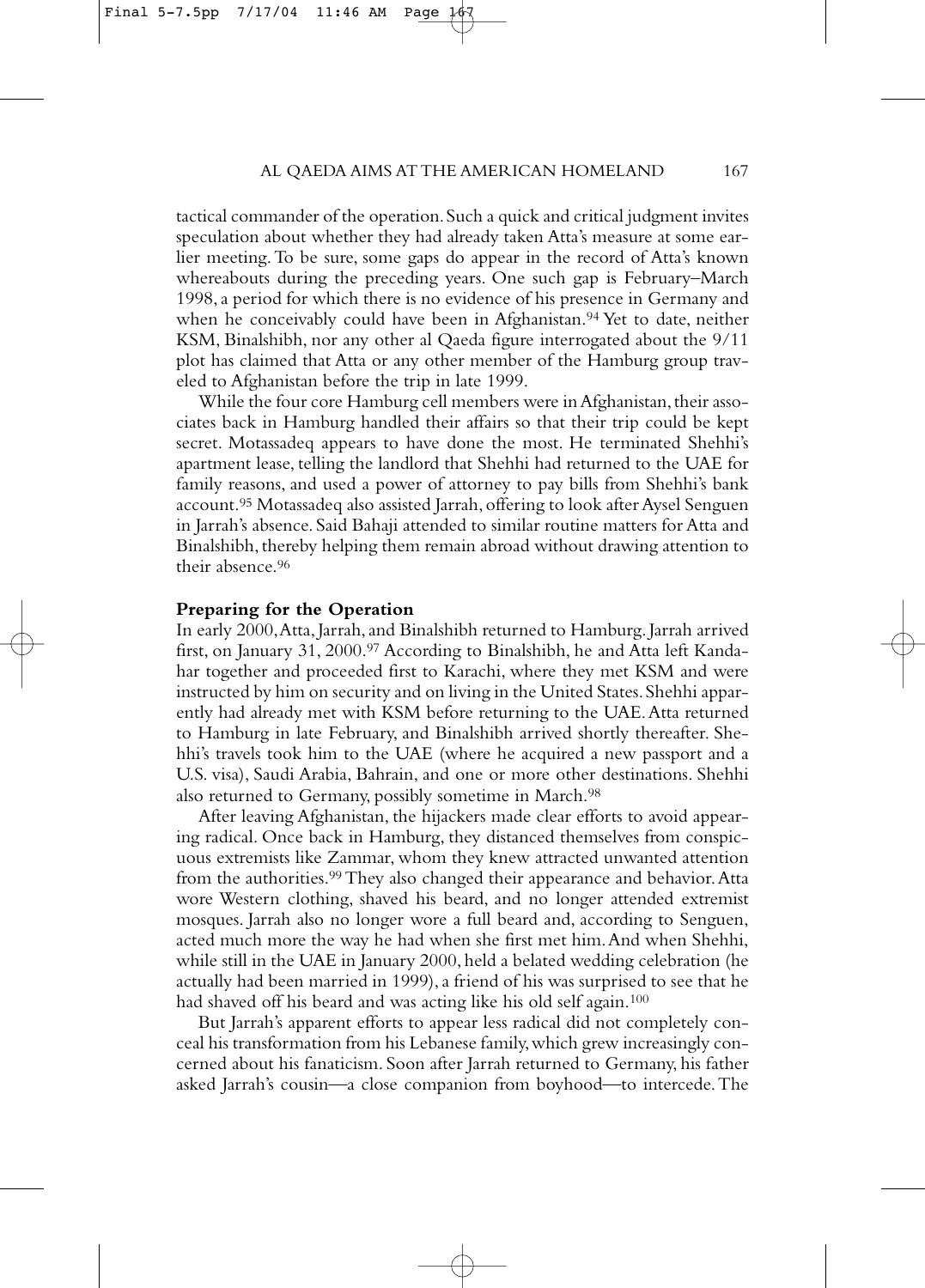cousin's ensuing effort to persuade Jarrah to depart from "the path he was taking" proved unavailing.101 Yet Jarrah clearly differed from the other hijackers in that he maintained much closer contact with his family and continued his intimate relationship with Senguen.These ties may well have caused him to harbor some doubts about going through with the plot, even as late as the summer of 2001, as discussed in chapter 7.

After leaving Afghanistan, the four began researching flight schools and aviation training. In early January 2000,Ali Abdul Aziz Ali—a nephew of KSM living in the UAE who would become an important facilitator in the plot used Shehhi's credit card to order a Boeing 747-400 flight simulator program and a Boeing 767 flight deck video, together with attendant literature;Ali had all these items shipped to his employer's address. Jarrah soon decided that the schools in Germany were not acceptable and that he would have to learn to fly in the United States. Binalshibh also researched flight schools in Europe, and in the Netherlands he met a flight school director who recommended flight schools in the United States because they were less expensive and required shorter training periods.102

In March 2000,Atta emailed 31 different U.S. flight schools on behalf of a small group of men from various Arab countries studying in Germany who, while lacking prior training, were interested in learning to fly in the United States. Atta requested information about the cost of the training, potential financing, and accommodations.103

Before seeking visas to enter the United States, Atta, Shehhi, and Jarrah obtained new passports, each claiming that his old passport had been lost. Presumably they were concerned that the Pakistani visas in their old passports would raise suspicions about possible travel to Afghanistan.Shehhi obtained his visa on January 18, 2000; Atta, on May 18; and Jarrah, on May 25.104 Binalshibh's visa request was rejected, however, as were his three subsequent applications.105 Binalshibh proved unable to obtain a visa, a victim of the generalized suspicion that visa applicants from Yemen—especially young men applying in another country (Binalshibh first applied in Berlin)—might join the ranks of undocumented aliens seeking work in the United States. Before 9/11, security concerns were not a major factor in visa issuance unless the applicant already was on a terrorist watchlist, and none of these four men was. Concerns that Binalshibh intended to immigrate to the United States doomed his chances to participate firsthand in the 9/11 attacks. Although Binalshibh had to remain behind, he would provide critical assistance from abroad to his co-conspirators.

Once again, the need for travel documents dictated al Qaeda's plans.

#### **Travel**

It should by now be apparent how significant travel was in the planning undertaken by a terrorist organization as far-flung as al Qaeda.The story of the plot includes references to dozens of international trips.Operations required travel,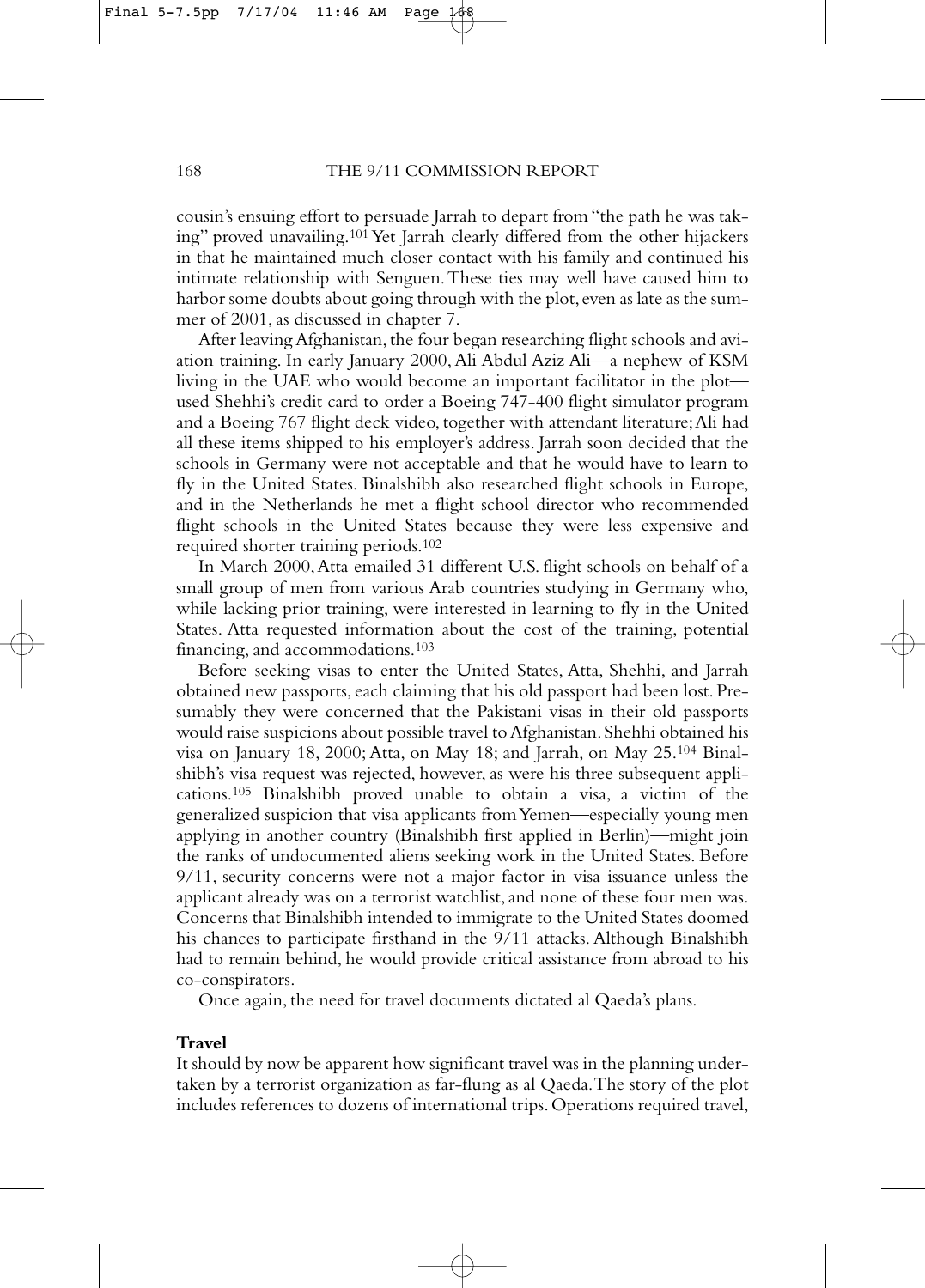as did basic communications and the movement of money.Where electronic communications were regarded as insecure, al Qaeda relied even more heavily on couriers.

KSM and Abu Zubaydah each played key roles in facilitating travel for al Qaeda operatives. In addition, al Qaeda had an office of passports and host country issues under its security committee. The office was located at the Kandahar airport and was managed by Atef. The committee altered papers, including passports, visas, and identification cards.106

Moreover, certain al Qaeda members were charged with organizing passport collection schemes to keep the pipeline of fraudulent documents flowing.To this end, al Qaeda required jihadists to turn in their passports before going to the front lines in Afghanistan. If they were killed, their passports were recycled for use.107 The operational mission training course taught operatives how to forge documents. Certain passport alteration methods, which included substituting photos and erasing and adding travel cachets, were also taught. Manuals demonstrating the technique for "cleaning" visas were reportedly circulated among operatives. Mohamed Atta and Zakariya Essabar were reported to have been trained in passport alteration.108

The purpose of all this training was twofold: to develop an institutional capacity for document forgery and to enable operatives to make necessary adjustments in the field. It was well-known, for example, that if a Saudi traveled to Afghanistan via Pakistan, then on his return to Saudi Arabia his passport, bearing a Pakistani stamp, would be confiscated. So operatives either erased the Pakistani visas from their passports or traveled through Iran, which did not stamp visas directly into passports.109

# 5.4 A MONEY TRAIL?

Bin Ladin and his aides did not need a very large sum to finance their planned attack on America. The 9/11 plotters eventually spent somewhere between \$400,000 and \$500,000 to plan and conduct their attack. Consistent with the importance of the project, al Qaeda funded the plotters. KSM provided his operatives with nearly all the money they needed to travel to the United States, train, and live. The plotters' tradecraft was not especially sophisticated, but it was good enough. They moved, stored, and spent their money in ordinary ways, easily defeating the detection mechanisms in place at the time.110 The origin of the funds remains unknown, although we have a general idea of how al Qaeda financed itself during the period leading up to 9/11.

# **General Financing**

As we explained in chapter 2, Bin Ladin did not fund al Qaeda through a personal fortune and a network of businesses in Sudan. Instead, al Qaeda relied primarily on a fund-raising network developed over time. The CIA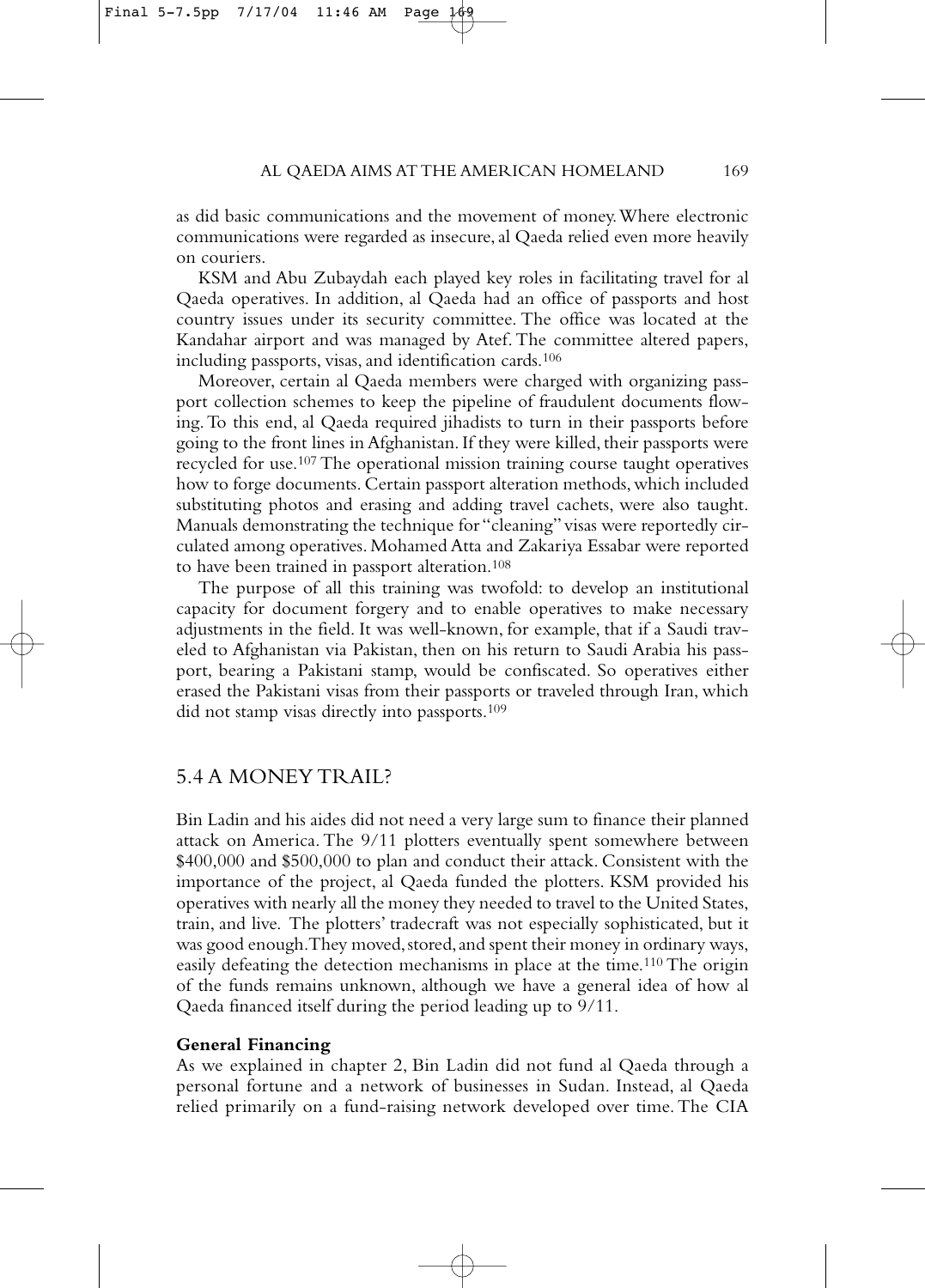now estimates that it cost al Qaeda about \$30 million per year to sustain its activities before 9/11 and that this money was raised almost entirely through donations.111

For many years, the United States thought Bin Ladin financed al Qaeda's expenses through a vast personal inheritance. Bin Ladin purportedly inherited approximately \$300 million when his father died,and was rumored to have had access to these funds to wage jihad while in Sudan and Afghanistan and to secure his leadership position in al Qaeda. In early 2000, the U.S. government discovered a different reality: roughly from 1970 through 1994, Bin Ladin received about \$1 million per year—a significant sum, to be sure, but not a \$300 million fortune that could be used to fund jihad.<sup>112</sup> Then, as part of a Saudi government crackdown early in the 1990s, the Bin Ladin family was forced to find a buyer for Usama's share of the family company in 1994.The Saudi government subsequently froze the proceeds of the sale.This action had the effect of divesting Bin Ladin of what otherwise might indeed have been a large fortune.113

Nor were Bin Ladin's assets in Sudan a source of money for al Qaeda.When Bin Ladin lived in Sudan from 1991 to 1996, he owned a number of businesses and other assets. These could not have provided significant income, as most were small or not economically viable.When Bin Ladin left in 1996, it appears that the Sudanese government expropriated all his assets: he left Sudan with practically nothing.When Bin Ladin arrived in Afghanistan, he relied on the Taliban until he was able to reinvigorate his fund-raising efforts by drawing on ties to wealthy Saudi individuals that he had established during the Afghan war in the 1980s.114

Al Qaeda appears to have relied on a core group of financial facilitators who raised money from a variety of donors and other fund-raisers, primarily in the Gulf countries and particularly in Saudi Arabia.115 Some individual donors surely knew, and others did not, the ultimate destination of their donations.Al Qaeda and its friends took advantage of Islam's strong calls for charitable giving, *zakat*.These financial facilitators also appeared to rely heavily on certain imams at mosques who were willing to divert zakat donations to al Qaeda's cause.116

Al Qaeda also collected money from employees of corrupt charities.117 It took two approaches to using charities for fund-raising. One was to rely on al Qaeda sympathizers in specific foreign branch offices of large, international charities—particularly those with lax external oversight and ineffective internal controls, such as the Saudi-based al Haramain Islamic Foundation.118 Smaller charities in various parts of the globe were funded by these large Gulf charities and had employees who would siphon the money to al Qaeda.119

In addition, entire charities, such as the al Wafa organization, may have wittingly participated in funneling money to al Qaeda. In those cases, al Qaeda operatives controlled the entire organization, including access to bank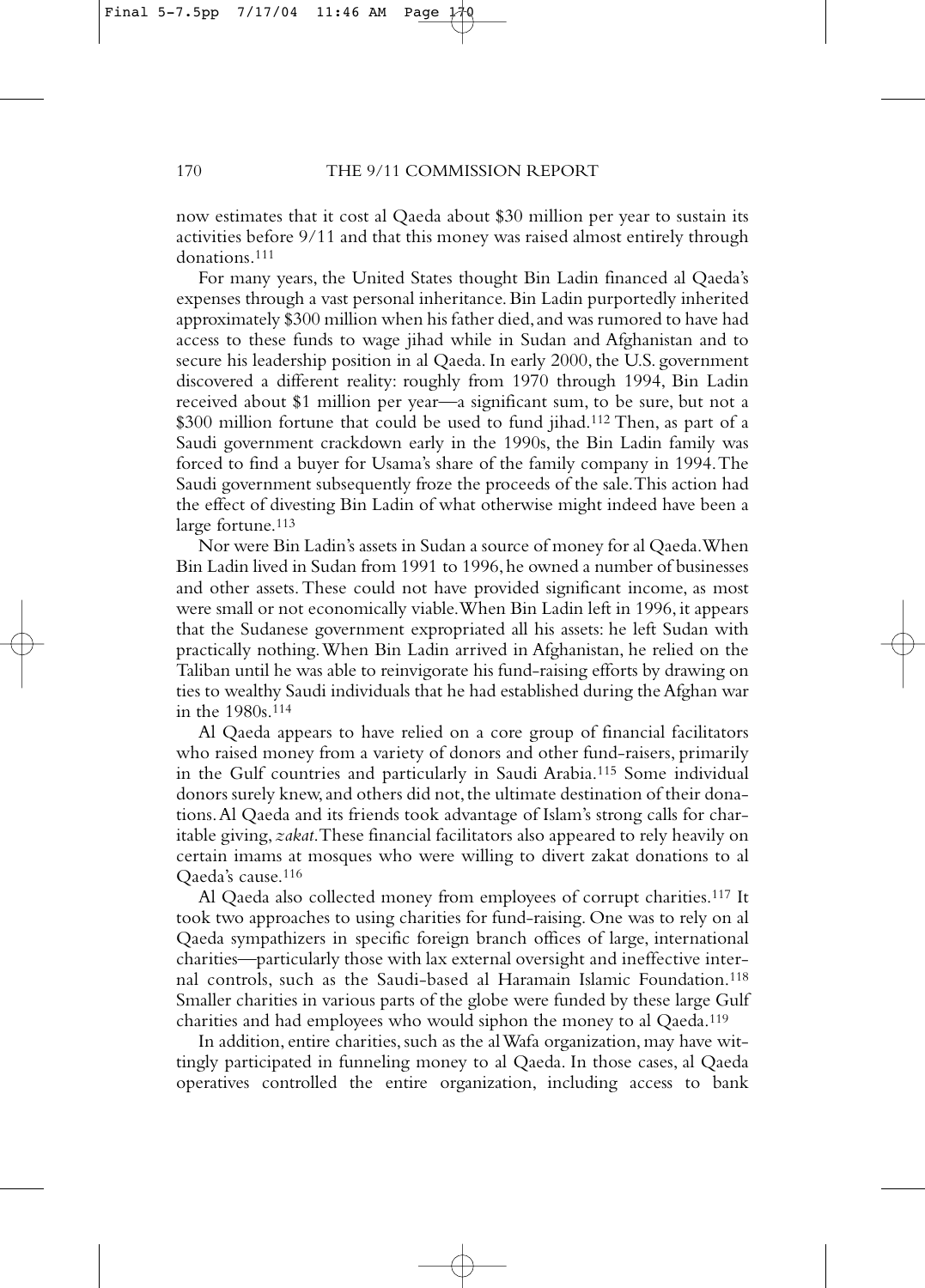accounts.120 Charities were a source of money and also provided significant cover, which enabled operatives to travel undetected under the guise of working for a humanitarian organization.

It does not appear that any government other than the Taliban financially supported al Qaeda before 9/11, although some governments may have contained al Qaeda sympathizers who turned a blind eye to al Qaeda's fundraising activities.121 Saudi Arabia has long been considered the primary source of al Qaeda funding, but we have found no evidence that the Saudi government as an institution or senior Saudi officials individually funded the organization. (This conclusion does not exclude the likelihood that charities with significant Saudi government sponsorship diverted funds to al Qaeda.)<sup>122</sup>

Still, al Qaeda found fertile fund-raising ground in Saudi Arabia, where extreme religious views are common and charitable giving was both essential to the culture and subject to very limited oversight.<sup>123</sup> Al Qaeda also sought money from wealthy donors in other Gulf states.

Al Qaeda frequently moved the money it raised by *hawala*, an informal and ancient trust-based system for transferring funds.<sup>124</sup> In some ways, al Qaeda had no choice after its move to Afghanistan in 1996: first, the banking system there was antiquated and undependable; and second, formal banking was risky due to the scrutiny that al Qaeda received after the August 1998 East Africa embassy bombings, including UN resolutions against it and the Taliban.125 Bin Ladin relied on the established hawala networks operating in Pakistan, in Dubai, and throughout the Middle East to transfer funds efficiently. Hawaladars associated with al Qaeda may have used banks to move and store money, as did various al Qaeda fund-raisers and operatives outside of Afghanistan, but there is little evidence that Bin Ladin or core al Qaeda members used banks while in Afghanistan.126

Before 9/11, al Qaeda spent funds as quickly as it received them. Actual terrorist operations represented a relatively small part of al Qaeda's estimated \$30 million annual operating budget.Al Qaeda funded salaries for jihadists, training camps, airfields, vehicles, arms, and the development of training manuals. Bin Ladin provided approximately \$10–\$20 million per year to the Taliban in return for safe haven. Bin Ladin also may have used money to create alliances with other terrorist organizations, although it is unlikely that al Qaeda was funding an overall jihad program. Rather, Bin Ladin selectively provided startup funds to new groups or money for specific terrorist operations.<sup>127</sup>

Al Qaeda has been alleged to have used a variety of illegitimate means, particularly drug trafficking and conflict diamonds,to finance itself.While the drug trade was a source of income for the Taliban, it did not serve the same purpose for al Qaeda, and there is no reliable evidence that Bin Ladin was involved in or made his money through drug trafficking.128 Similarly,we have seen no persuasive evidence that al Qaeda funded itself by trading in African conflict diamonds.129 There also have been claims that al Qaeda financed itself through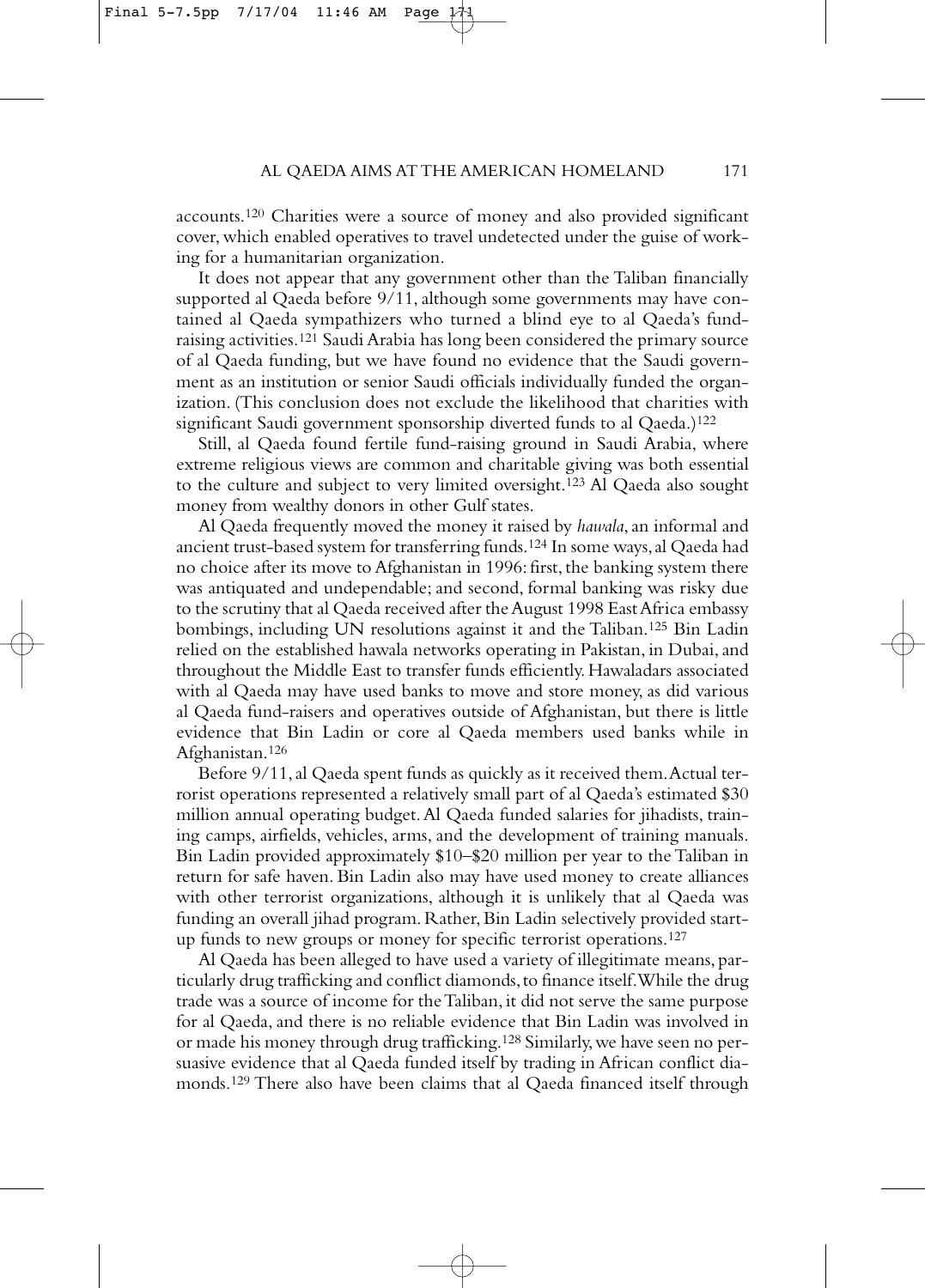manipulation of the stock market based on its advance knowledge of the 9/11 attacks.Exhaustive investigations by the Securities and Exchange Commission, FBI,and other agencies have uncovered no evidence that anyone with advance knowledge of the attacks profited through securities transactions.130

To date, the U.S. government has not been able to determine the origin of the money used for the 9/11 attacks. Ultimately the question is of little practical significance.Al Qaeda had many avenues of funding. If a particular funding source had dried up, al Qaeda could have easily tapped a different source or diverted funds from another project to fund an operation that cost \$400,000–\$500,000 over nearly two years.

#### **The Funding of the 9/11 Plot**

As noted above, the 9/11 plotters spent somewhere between \$400,000 and \$500,000 to plan and conduct their attack.The available evidence indicates that the 19 operatives were funded by al Qaeda, either through wire transfers or cash provided by KSM, which they carried into the United States or deposited in foreign accounts and accessed from this country. Our investigation has uncovered no credible evidence that any person in the United States gave the hijackers substantial financial assistance. Similarly, we have seen no evidence that any foreign government—or foreign government official—supplied any funding.131

We have found no evidence that the Hamburg cell members (Atta, Shehhi, Jarrah, and Binalshibh) received funds from al Qaeda before late 1999. It appears they supported themselves. KSM, Binalshibh, and another plot facilitator,Mustafa al Hawsawi,each received money,in some cases perhaps as much as \$10,000, to perform their roles in the plot.132

After the Hamburg recruits joined the 9/11 conspiracy, al Qaeda began giving them money.Our knowledge of the funding during this period,before the operatives entered the United States, remains murky.According to KSM, the Hamburg cell members each received \$5,000 to pay for their return to Germany from Afghanistan after they had been selected to join the plot, and they received additional funds for travel from Germany to the United States.Financial transactions of the plotters are discussed in more detail in chapter 7.

# **Requirements for a Successful Attack**

As some of the core operatives prepared to leave for the United States, al Qaeda's leaders could have reflected on what they needed to be able to do in order to organize and conduct a complex international terrorist operation to inflict catastrophic harm.We believe such a list of requirements would have included

- leaders able to evaluate,approve,and supervise the planning and direction of the operation;
- communications sufficient to enable planning and direction of the operatives and those who would be helping them;